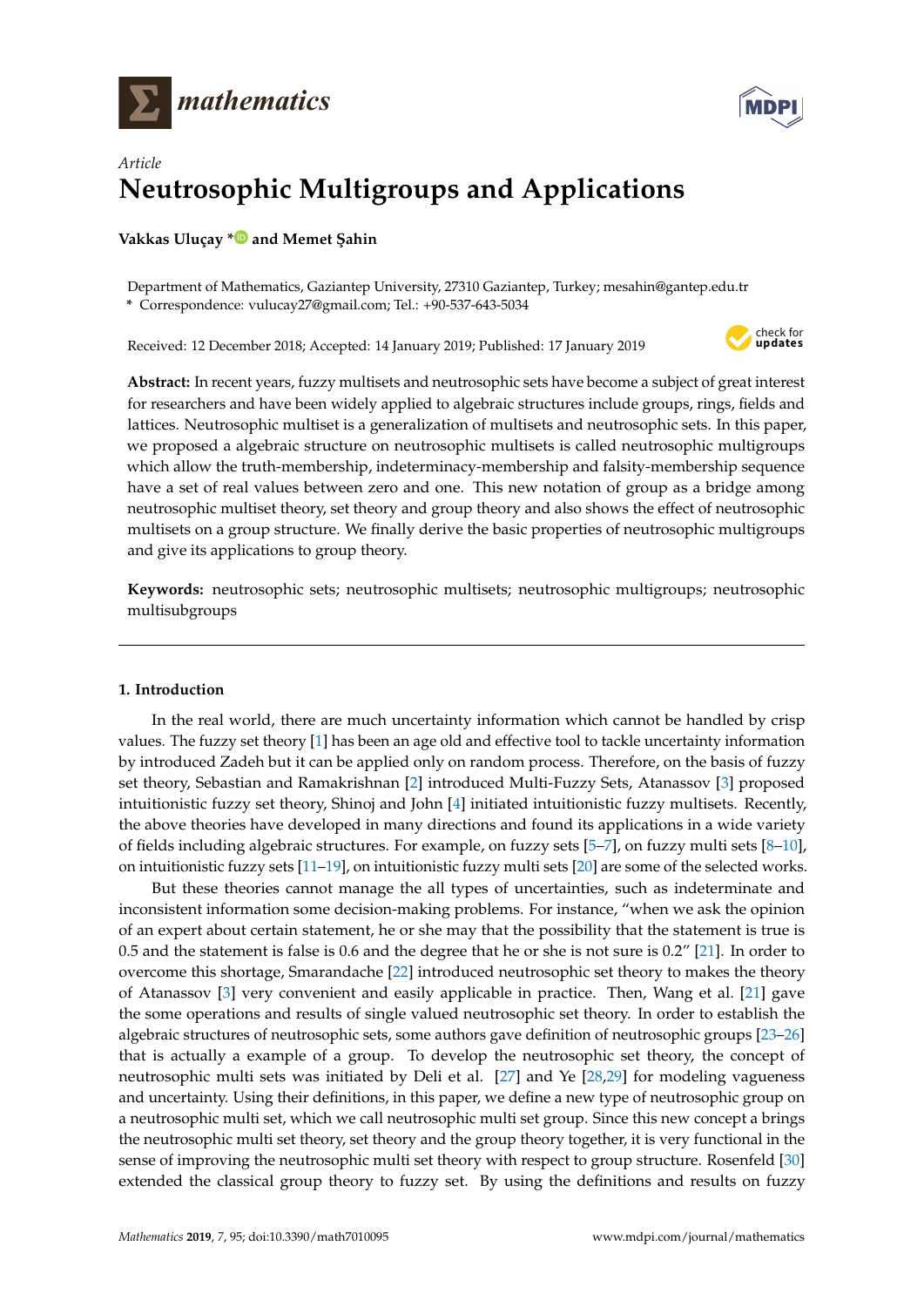sets in [\[6](#page-15-9)[,30\]](#page-16-9) and on intuitionistic fuzzy multiset in [\[20\]](#page-16-1), we applied the definitions and results to neutrosophic multi set theory.The above set theories have been applied to many different areas including neutrosophic environments have been studied by many researchers in [\[31](#page-16-10)[–39\]](#page-16-11). In this paper the notion of neutrosophic multigroup along with some related properties have been introduced by follow the results of intuitionistic fuzzy group theory. This concept will bring a new opportunity in research and development of neutrosophic sets theory.

The paper is organized as follows. In Section [2,](#page-1-0) we briefly review some preliminary concepts that will be used in the paper. In Section [3,](#page-3-0) we introduce the concept of neutrosophic multi group and give several basic properties and operations. In Section  $4$ , we give some applications to the group theory with respect to neutrosophic multi groups. In Section [5,](#page-15-10) we make some concluding remarks and suggest.

## <span id="page-1-0"></span>**2. Preliminary**

In this section, we present basic definitions of fuzzy set theory, multi fuzzy set theory, intuitionistic fuzzy set theory, intuitionistic fuzzy multi set theory, neutrosophic set theory and neutrosophic multi set theory. For more detailed explanations related to this section, we refer to the earlier studies [\[1](#page-15-0)[,2](#page-15-1)[,4,](#page-15-3)[6,](#page-15-9)[20,](#page-16-1)[22,](#page-16-3)[27,](#page-16-6)[30\]](#page-16-9).

#### **Definition 1** ([\[1\]](#page-15-0))**.** *Let E be a universe.*

*Then, a fuzzy set X over E is defined by*

$$
X = \{ (\mu_X(x)/x) : x \in E \},
$$
 (1)

*where*  $\mu_X$  *is called membership function of X and defined by*  $\mu_X$  :  $E \to [0,1]$ *. For each*  $x \in E$ *, the value*  $\mu_X(x)$ *represents the degree of x belonging to the fuzzy set X.*

**Definition 2** ([\[2\]](#page-15-1))**.** *Let X be a non-empty set. A multi-fuzzy set A on X is defined as:*

$$
A = \{ \langle x, \mu_1(x), \mu_2(x), \mu_3(x), ..., \mu_i \rangle : x \in E \},
$$
\n(2)

 $\mathcal{L}$  *where*  $\mu_i: X \to [0, 1]$  *for all*  $i \in \{1, 2, ..., p\}$  and  $x \in E$ .

**Definition 3** ([\[4\]](#page-15-3))**.** *Let X be a nonempty set. An Intuitionistic Fuzzy Multi-set A denoted by IFMS drawn from X is characterized by two functions: 'count membership' of A*(*CMA*) *and 'count non membership' of*  $A(CN_A)$  *given respectively by*  $A(CM_A) : X \to Q$  *and*  $A(CN_A) : X \to Q$  *where Q is the set of all crisp multi-sets drawn from the unit interval* [0, 1] *such that, for each*  $x \in X$ *, the membership sequence is defined as a decreasingly ordered sequence of elements in CM<sub>A</sub>(x), which is denoted by*  $(\mu_A^1(x), \mu_A^2(x), ..., \mu_A^P(x))$ where  $\mu^1_A(x) \geq \mu^2_A(x) \geq ... \geq \mu^p_A(x)$  and the corresponding non membership sequence will be denoted by  $(\nu_A^1(x), \nu_A^2(x), ..., \nu_A^P(x))$  such that  $0 \le \mu_A^i(x) + \nu_A^i(x) \le 1$  for every  $x \in X$  and  $i = (1, 2, 3, ..., p)$ . An IFMS *A is denoted by*

$$
A = \{ \langle x : (\mu_A^1(x), \mu_A^2(x), ..., \mu_A^P(x)), (\nu_A^1(x), \nu_A^2(x), ..., \nu_A^P(x)) \rangle : x \in X \}.
$$
 (3)

**Definition 4** ([\[4\]](#page-15-3)). Length of an element *x* in an IFMS. A defined as the Cardinality of  $CM_A(x)$  or  $CN_A(x)$ for which  $0 \leq \mu^j_j$  $\frac{d}{dx}(x) + v^j$  $\mathcal{A}_A(x) \leq 1$  and it is denoted by  $L(x : A)$ . That is,

$$
L(x : A) = |CM_A(x)| = |CN_A(x)|.
$$
 (4)

**Proposition 1** ([\[20\]](#page-16-1)). Let  $A$ ,  $B$ ,  $A$ <sub>*i*</sub>  $\in$  *IFMS(X); then, the following results hold:* 

1. 
$$
[A^{-1}]^{-1} = A
$$
.  
2.  $A \subseteq B \Rightarrow A^{-1} \subseteq B^{-1}$ .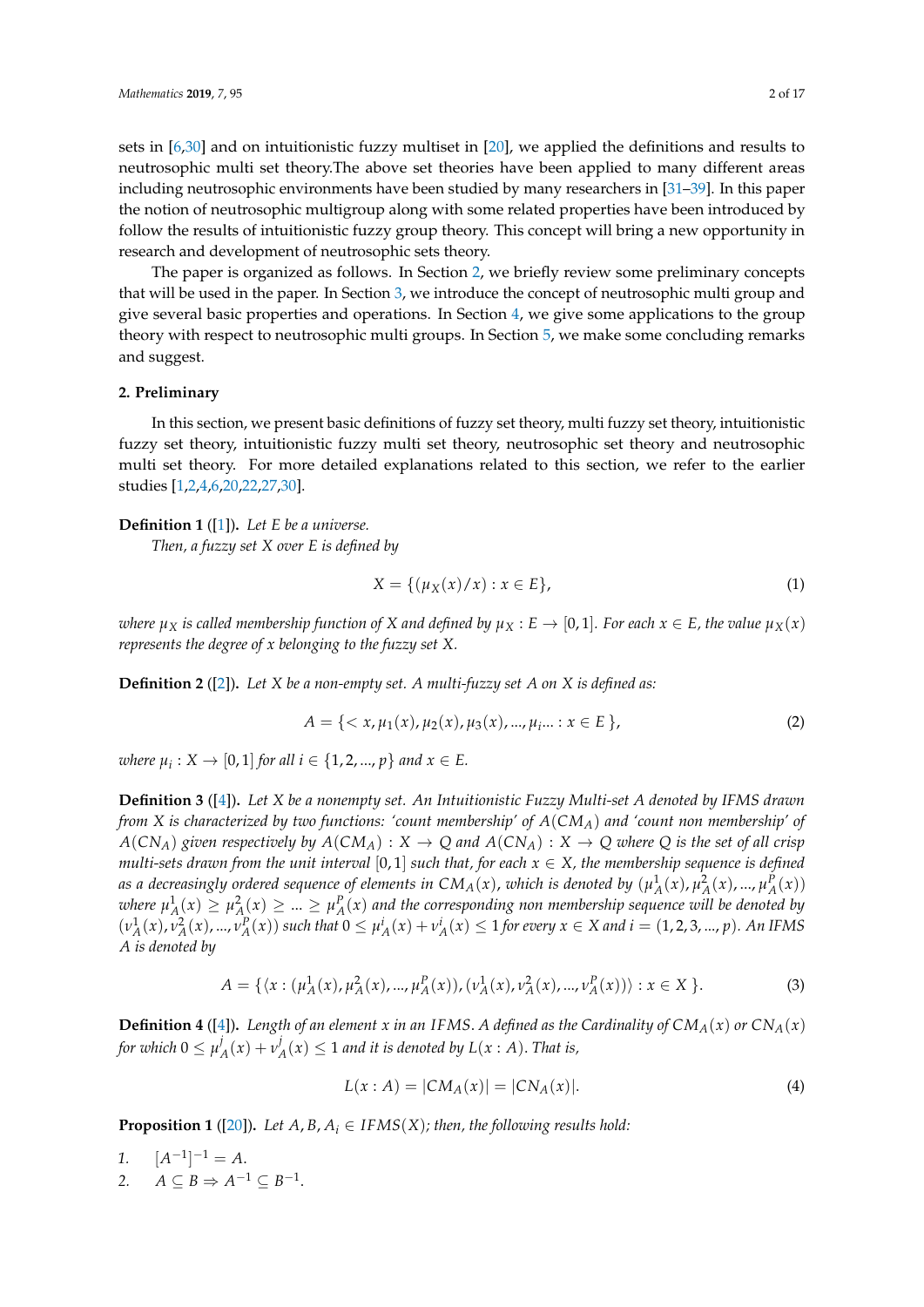*Mathematics* **2019**, *7*, 95 3 of 17

*3.* [  $\bigcup_{i=1}^{n} A_i \big]^{-1} = \bigcup_{i=1}^{n} [A_i^{-1}].$ *4.* [  $\bigcap_{i=1}^{n} A_i \big]^{-1} = \bigcap_{i=1}^{n} [A_i^{-1}].$ *5.*  $(A \circ B)^{-1} = B^{-1} \circ A^{-1}.$ *6. CM*<sub>*A*</sub>⋅*B*(*x*) =  $\vee$ <sub>*y*∈*X*</sub>{*CM*<sub>*A*</sub>(*y*) ∧ *CM*<sub>*B*</sub>(*y*<sup>-1</sup>*x*)} ∀ *x* ∈ *X*  $=$   $\vee y \in X$ {*CM<sub>A</sub>*(*xy*<sup>-1</sup>) ∧ *CM<sub>B</sub>*(*y*)} ∀ *x* ∈ *X*.  $CN_{A \circ B}(x)$  =  $\land$ <sub>*y*∈*X*</sub>{ $CN_A(y)$  ∨  $CN_B(y^{-1}x)$ } ∀ *x* ∈ *X*  $= \land_{y \in X}$ {*CN<sub>A</sub>*(*xy*<sup>-1</sup>) ∨ *CN<sub>B</sub>*(*y*)} ∀ *x* ∈ *X*.

**Definition 5** ([\[20\]](#page-16-1))**.** *Let X be a group. An intuitionistic fuzzy multiset G over X is an intuitionistic fuzzy multi group* (*IFMG*) *over X if the counts(count membership and non membership) of G satisfies the following four conditions:*

- 1.  $CM_G(xy) > CM_G(x) \wedge CM_G(y) \forall x, y \in X$ .
- 2. *CM<sub>G</sub>*( $x^{-1}$ ) ≥ *CT<sub>G</sub>*( $x$ ) ∀  $x \in X$ .
- *3.*  $CN_G(xy)$  ≤  $CN_G(x)$  ∧  $CI_G(y)$  ∀  $x, y \in X$ .
- *4. CN*<sup>*G*</sup>( $x^{-1}$ ) ≤ *CN<sub>G</sub>*( $x$ ) ∀  $x \in X$ .

**Definition 6** ([\[22\]](#page-16-3))**.** *Let X be a space of points (objects), with a generic element in X denoted by x. A neutrosophic set(N-set) A in X is characterized by a truth-membership function TA, a indeterminacy-membership function I<sup>A</sup> and a falsity-membership function*  $F_A$ .  $T_A(x)$ ,  $I_A(x)$  *and*  $F_A(x)$  *are real standard or nonstandard subsets of*  $[-0, 1^+]$ .

*It can be written as*

$$
A = \{ \langle x, (T_A(x), I_A(x), F_A(x)) \rangle : x \in X, T_A(x), I_A(x), F_A(x) \in [0,1] \}. \tag{5}
$$

*There is no restriction on the sum of*  $T_A(x)$ ;  $I_A(x)$  and  $F_A(x)$ , so  $\bar{O} \leq sup T_A(x) + sup I_A(x) +$  $supF_A(x) \leq 3^+$ .

*Here, 1*<sup>+</sup> *= 1+ε, where 1 is its standard part and ε its non-standard part. Similarly,* <sup>−</sup>0 *= 1+ε, where 0 is its standard part and ε its non-standard part.*

**Definition 7** ([\[27\]](#page-16-6))**.** *Let E be a universe. A neutrosophic multiset set(Nms) A on E can be defined as follows:*

$$
A = \{ \langle x, (T_A^1(x), T_A^2(x), ..., T_A^P(x)), (I_A^1(x), I_A^2(x), ..., I_A^P(x)),
$$
  
\n
$$
(F_A^1(x), F_A^2(x), ..., F_A^P(x)) \rangle : x \in E \},
$$
\n(6)

*where*

$$
T_A^1(x), T_A^2(x), ..., T_A^P(x) : E \to [0, 1],
$$
  

$$
I_A^1(x), I_A^2(x), ..., I_A^P(x) : E \to [0, 1],
$$

*and*

$$
F_A^1(x), F_A^2(x), ..., F_A^P(x) : E \to [0, 1]
$$

*such that*

$$
0 \le \sup T_A^i(x) + \sup T_A^i(x) + \sup F_A^i(x) \le 3
$$

*(i* = 1, 2, ..., *P) and*

$$
T_A^1(x) \le T_A^2(x) \le \dots \le T_A^P(x)
$$

*for any*  $x \in E$ .

 $(T_A^1(x), T_A^2(x), ..., T_A^P(x)),$   $(I_A^1(x), I_A^2(x), ..., I_A^P(x))$  and  $(F_A^1(x), F_A^2(x), ..., F_A^P(x))$  is the *truth-membership sequence, indeterminacy-membership sequence and falsity-membership sequence of*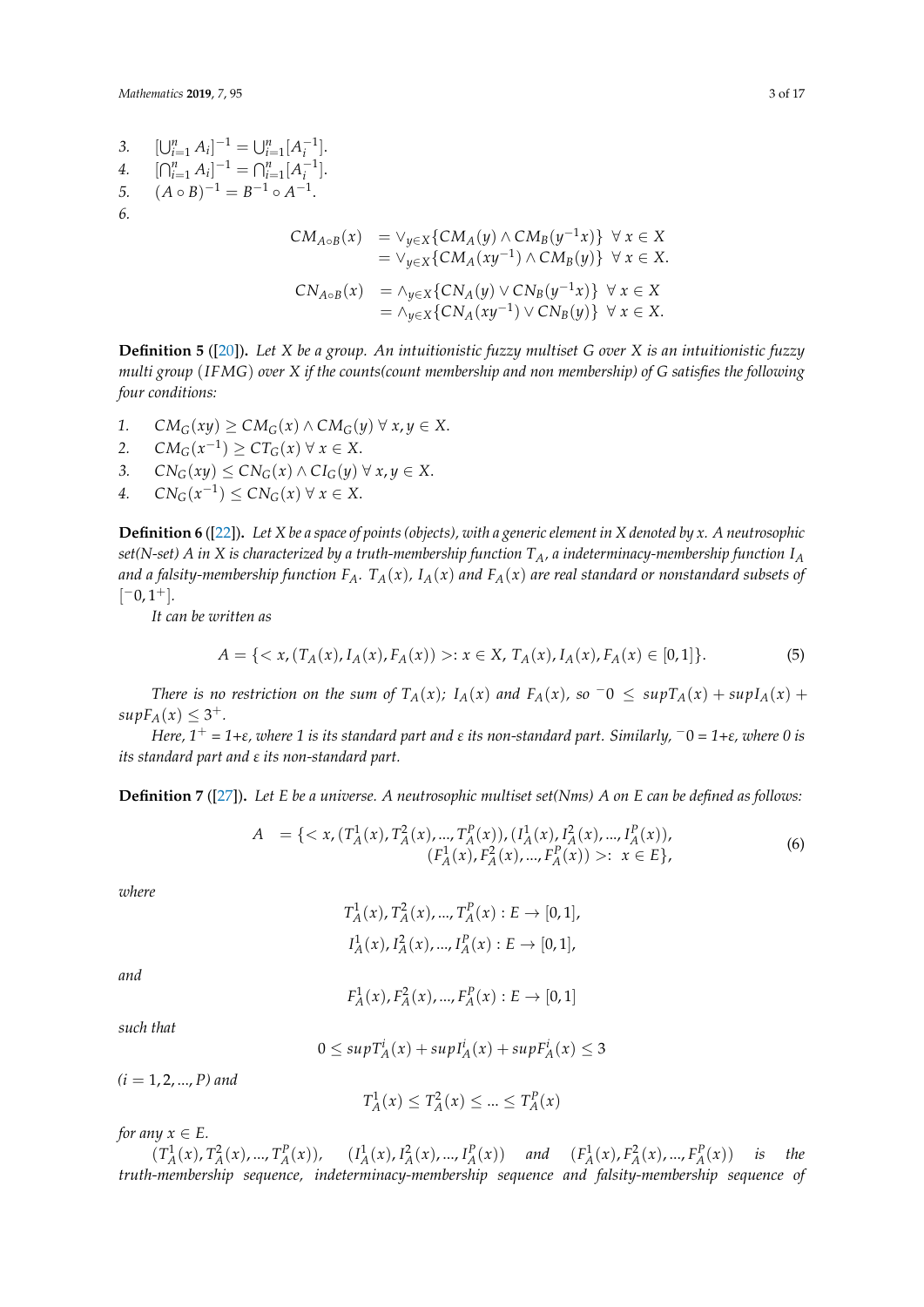*the element x, respectively. In addition, P is called the dimension(cardinality) of Nms A, denoted d(A). We arrange the truth-membership sequence in decreasing order, but the corresponding indeterminacy-membership and falsity-membership sequence may not be in decreasing or increasing order.*

**Definition 8** ([\[27,](#page-16-6)[28\]](#page-16-7))**.** *Let A, B be two Nms. Then,*

- 1. A is said to be Nm-subset of B is denoted by  $A \subseteq B$  if  $T_A^i(x) \leq T_B^i(x)$ ,  $I_A^i(x) \geq I_B^i(x)$ ,  $F_A^i(x) \geq F_B^i(x)$ ,  $∀x ∈ E$  and  $i = 1, 2, ..., P$ .
- 2. A is said to be neutrosophic equal of B is denoted by  $A = B$  if  $T_A^i(x) = T_B^i(x)$ ,  $I_A^i(x) = I_B^i(x)$ ,  $F_A^i(x) = F_B^i(x)$ ,  $\forall x \in E$  and  $i = 1, 2, ..., P$ .
- *3. The union of A and B is denoted by*  $A\tilde{\cup}B = C$  *and is defined by*

$$
C = \{ \langle x, (T_C^1(x), T_C^2(x), ..., T_C^P(x)), (I_C^1(x), I_C^2(x), ..., I_C^P(x)), (F_C^1(x), F_C^2(x), ..., F_C^P(x)) \rangle : x \in E \},
$$

where  $T_{\mathcal{C}}^i = T_A^i(x) \vee T_B^i(x)$ ,  $I_{\mathcal{C}}^i = I_A^i(x) \wedge I_B^i(x)$ ,  $F_{\mathcal{C}}^i = F_A^i(x) \wedge F_B^i(x)$ ,  $\forall x \in E$  and  $i = 1, 2, ..., P$ . *4. The intersection of A and B is denoted by*  $\widehat{A \cap B} = D$  *and is defined by* 

$$
D = \{ \langle x, (T_D^1(x), T_D^2(x), ..., T_D^P(x)), (I_D^1(x), I_D^2(x), ..., I_D^P(x)), (F_D^1(x), F_D^2(x), ..., F_D^P(x)) \rangle : x \in E \},
$$

where 
$$
T_D^i = T_A^i(x) \wedge T_B^i(x)
$$
,  $I_D^i = I_A^i(x) \vee I_B^i(x)$ ,  $F_D^i = F_A^i(x) \vee F_B^i(x)$ ,  $\forall x \in E$  and  $i = 1, 2, ..., P$ .

## <span id="page-3-0"></span>**3. Neutrosophic Multigroups**

In this section, we introduce neutrosophic multigroups and investigate their basic properties. Throughout this section,

- 1. Let *X* be a group with a binary operation and the identity element is *e*.
- 2. *NMS*(*X*) denotes the set of all neutrosophic multisets over the *X*.
- 3. *NMG*(*X*) denotes the set of all neutrosophic multi groups *NMG* over the group *X*.

**Definition 9.** Let *X* be a group  $A \in NMS(X)$ . Then,  $A^{-1}$  is defined as

$$
A^{-1} = \{ \langle x, (T_A^{1-1}(x), T_A^{2-1}(x), ..., T_A^{p}(x))^{-1}, (I_A^1(x)^{-1}, I_A^{2-1}(x), ..., I_A^{p-1}(x)),
$$
  

$$
(F_A^{1-1}(x), F_A^{2-1}(x), ..., F_A^{p-1}(x)) \rangle : x \in E \},
$$
 (7)

where  $T^{i-1}_A(x) = T^i{}_A(x^{-1})$ ,  $I^{i-1}_A(x) = I^i{}_A(x^{-1})$  and  $F^{i-1}_A(x) = F^i{}_A(x^{-1})$  for all  $i = 1, 2, ..., P$ .

<span id="page-3-1"></span>**Definition 10.** Let *X* be a classical group  $A \in NMS(X)$ . Then, *A* is called a neutrosophic multi groupoid over *X if*

- *1.*  $T^i G(xy) \ge T^i G(x) \wedge T^i G(y)$ ,
- *2. I*  $i_G(xy) \leq I^i_G(x) \vee I^i_G(y)$ ,
- *3. F*  $f^i_G(xy) \leq F^i_G(x) \vee F^i_G(y)$ ,

*for all*  $x, y \in X$  *and*  $i = 1, 2, ..., P$ . *A is called a neutrosophic multi group(NM-group) over X if the neutrosophic multi groupoid satisfies*

- *1*.  $T^i_G(x^{-1}) \geq T^i_G(x)$ ,
- 2.  $I^i{}_G(x^{-1}) \leq I^i{}_G(x)$ ,
- 3.  $F^i_G(x^{-1}) \leq F^i_G(x)$ ,

*for all*  $x \in X$  *and*  $i = 1, 2, ..., P$ .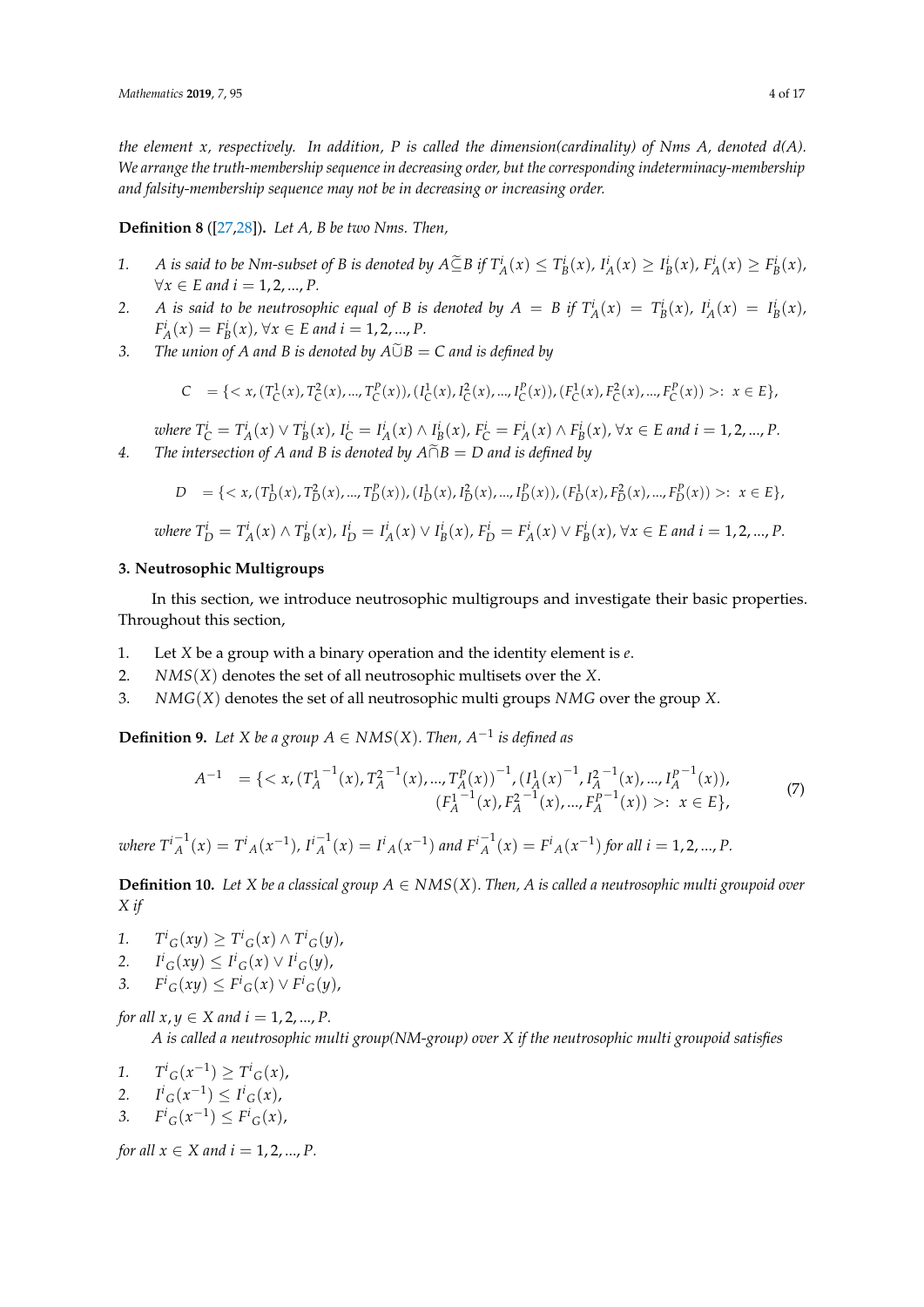<span id="page-4-0"></span>**Example 1.** *Assume that*  $(Z_3, +)$  *is a classical group. Then,* 

 $A = \{ \langle 0; (0.8, 0.7, 0.6, 0.4), (0.1, 0.1, 0.2, 0.3), (0.2, 0.3, 0.4, 0.5) \rangle, (1; (0.7, 0.6, 0.4, 0.3),$  $(0.2, 0.3, 0.2, 0.3), (0.3, 0.4, 0.5, 0.6))$ ,  $\langle 2; (0.8, 0.6, 0.6, 0.4), (0.1, 0.2, 0.2, 0.3), (0.2, 0.4, 0.4, 0.5)) \rangle$ 

*is a NM-group. However,*

 $B = \{\langle 0; (0.8, 0.7, 0.6, 0.4), (0.1, 0.1, 0.2, 0.3), (0.2, 0.3, 0.4, 0.5)\rangle, (1; (0.9, 0.5, 0.4, 0.3), (0.2, 0.1, 0.2, 0.3),\rangle\}$  $(0.3, 0.3, 0.5, 0.4)\rangle$ ,  $\langle 2; (0.8, 0.7, 0.6, 0.4), (0.1, 0.3, 0.2, 0.3), (0.2, 0.4, 0.4, 0.6)\rangle$ 

*is not a NM-group because*  $T^{i}{}_{B}(1^{-1})$  *<i>is not greater than or equal to*  $T^{i}{}_{B}(1)$ *.* 

From the Definition [10](#page-3-1) and Example [1,](#page-4-0) it is clear that a *NM*-group is a generalized case of fuzzy group and intuitionistic fuzzy multi group.

<span id="page-4-1"></span>**Proposition 2.** *Let X be a classical group and*  $A \in NMS(X)$ *. If*  $A \in NMG(X)$ *; then,* 

*1. T i <sup>A</sup>*(*e*) ≥ *T i <sup>A</sup>*(*x*) ∀ *x* ∈ *X*, *2. I i <sup>A</sup>*(*e*) ≤ *I i <sup>A</sup>*(*x*) ∀ *x* ∈ *X*, *3.*  $F^i_A(e) \leq F^i_A(x) \forall x \in X$ ,

*for all*  $x \in X$  *and*  $i = 1, 2, ..., P$ .

**Proof.** Since A an *NM* − *group* over X, then

1.

$$
T^{i}{}_{A}(e) = T^{i}{}_{A}(x.x^{-1})
$$
  
\n
$$
\geq T^{i}{}_{A}(x) \wedge T^{i}{}_{A}(x^{-1})
$$
  
\n
$$
\geq T^{i}{}_{A}(x) \wedge T^{i}{}_{A}(x)
$$
  
\n
$$
= T^{i}{}_{A}(x)
$$

for all  $x \in X$  and  $i = 1, 2, ..., P$ .

2.

$$
IiA(e) = IiA(x.x-1)
$$
  
\n
$$
\leq IiA(x) \vee IiA(x-1)
$$
  
\n
$$
\leq IiA(x) \vee IiA(x)
$$
  
\n
$$
= IiA(x)
$$

for all  $x \in X$  and  $i = 1, 2, ..., P$ .

3.

$$
F^i{}_A(e) = F^i{}_A(x.x^{-1})
$$
  
\n
$$
\leq F^i{}_A(x) \vee F^i{}_A(x^{-1})
$$
  
\n
$$
\leq F^i{}_A(x) \vee F^i{}_A(x)
$$
  
\n
$$
= F^i{}_A(x)
$$

for all  $x \in X$  and  $i = 1, 2, ..., P$ .  $\Box$ 

**Proposition 3.** Let *X* be a classical group and  $A \in NMS(X)$ . If  $A \in NMG(X)$ , then

- *1. T*  $f^i_A(x^n) \geq T^i_A(x) \forall x \in X$ , *2. I*  $i_A(x^n) \leq I^i_A(x) \forall x \in X$ , *3. F*
- $f^i_A(x^n) \leq F^i_A(x) \forall x \in X$ , *for all*  $x \in X$  *and*  $i = 1, 2, ..., P$ .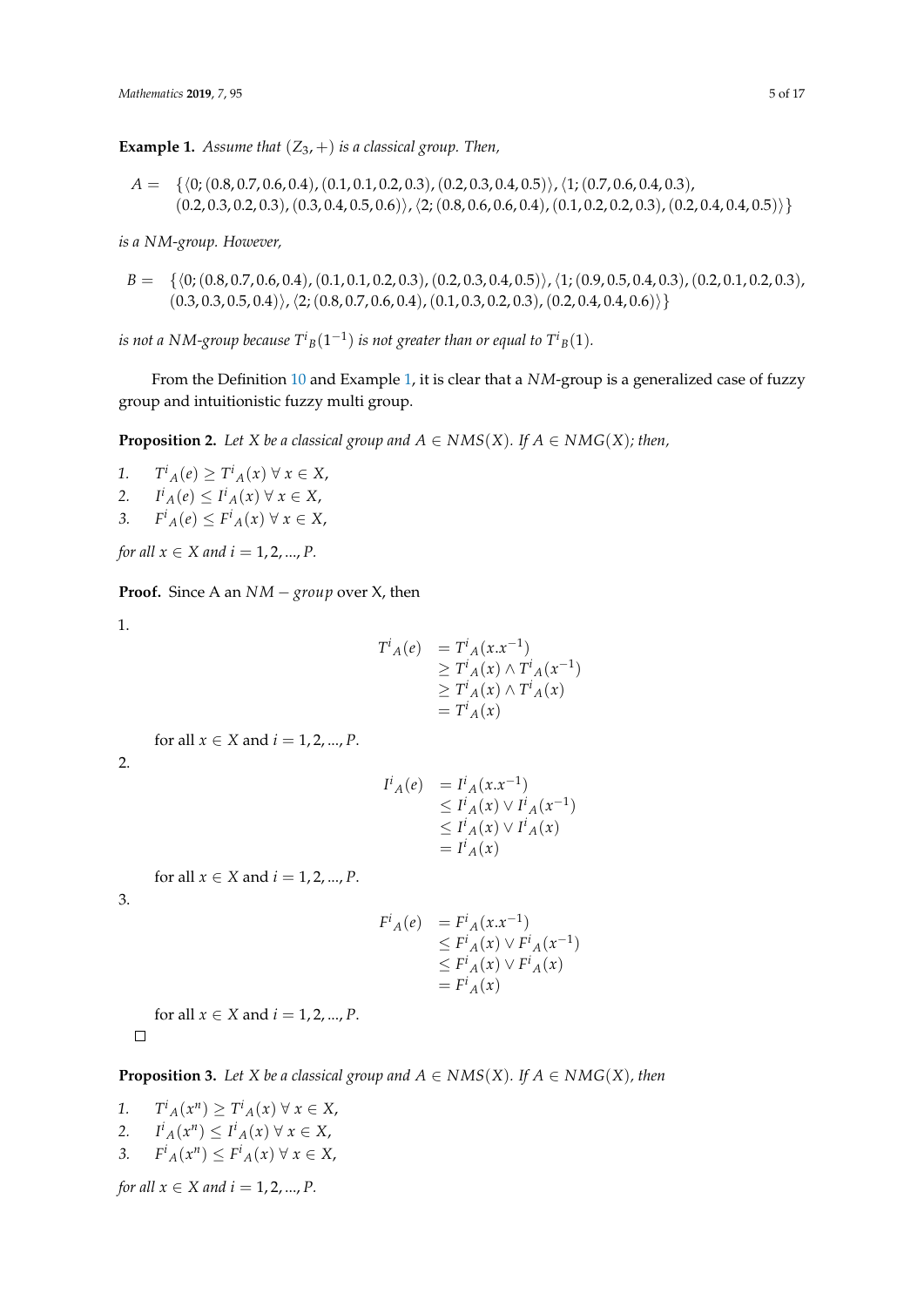#### **Proof.** Since A an *NM* − *group* over X, then

1.

$$
T^{i}{}_{A}(x^{n}) \geq T^{i}{}_{A}(x) \wedge T^{i}{}_{A}(x^{n-1})
$$
  
\n
$$
\geq T^{i}{}_{A}(x) \wedge T^{i}{}_{A}(x) \wedge ... \wedge T^{i}{}_{A}(x)
$$
  
\n
$$
= T^{i}{}_{A}(x)
$$

for all  $x \in X$  and  $i = 1, 2, ..., P$ .

2.

$$
IiA(xn) \leq IiA(x) \vee IiA(xn-1)
$$
  
\leq I<sup>i</sup><sub>A</sub>(x) \vee I<sup>i</sup><sub>A</sub>(x) \vee ... \vee I<sup>i</sup><sub>A</sub>(x)  
\n= I<sup>i</sup><sub>A</sub>(x)

for all  $x \in X$  and  $i = 1, 2, ..., P$ .

3.

 $\Box$ 

$$
F^i{}_A(x^n) \leq F^i{}_A(x) \vee F^i{}_A(x^{n-1})
$$
  
\n
$$
\leq F^i{}_A(x) \vee F^i{}_A(x) \vee \dots \vee F^i{}_A(x)
$$
  
\n
$$
= F^i{}_A(x)
$$

for all  $x \in X$  and  $i = 1, 2, ..., P$ .

**Definition 11.** Let *Y* be a subgroup of *X*, *B* ∈ *NMG*(*Y*), *B*⊆ $A$  and  $A$  ∈ *NMG*(*X*). *If B* ∈ *NMG*(*Y*), *then B is called a neutrosophic multi subgroup of A over X and denoted by B* $\leq$ A.

**Example 2.** *Assume that* (*Z*3, +) *is a classical group. We define A and B neutrosophic multi group over*  $(Z_3, +) by$ 

> $A = \{ (0; (0.4, 0.3, 0.3, 0.2), (0.1, 0.1, 0.2, 0.3), (0.2, 0.3, 0.4, 0.6) \},\$  $\langle 1; (0.6, 0.5, 0.3, 0.2), (0.2, 0.4, 0.2, 0.3), (0.3, 0.2, 0.5, 0.6) \rangle$  $\langle 2; (0.8, 0.7, 0.5, 0.4), (0.1, 0.3, 0.2, 0.3), (0.2, 0.1, 0.4, 0.5) \rangle$ .  $B = \{ (0, (0.4, 0.3, 0.3, 0.2), (0.1, 0.1, 0.2, 0.3), (0.2, 0.3, 0.4, 0.6) \},\$  $\langle 1; (0.6, 0.5, 0.3, 0.2), (0.2, 0.4, 0.2, 0.3), (0.3, 0.2, 0.5, 0.6) \rangle$ .

*Then, B is a neutrosophic multi subgroup of A over*  $(Z_3, +)$  *and denoted by B* $\leq$ A.

<span id="page-5-0"></span>**Theorem 1.** Let *X* be a group  $A \in NMS(X)$ . Then,  $A$  is an  $NM -$  group if and only if  $T^i{}_A(xy^{-1}) \ge$  $T^i{}_A(x)\wedge T^i{}_A(y)$ ,  $I^i{}_A(xy^{-1})\leq I^i{}_A(x)\vee I^i{}_A(y)$  and  $F^i{}_A(xy^{-1})\leq F^i{}_A(x)\vee F^i{}_A(y)$  for all  $x,y\in X.$ 

**Proof.** Assume that A is an *NM* − *group* over X. Then,

$$
T^{i}{}_{A}(xy^{-1}) \geq T^{i}{}_{A}(x) \wedge T^{i}{}_{A}(y^{-1})
$$
  

$$
\geq T^{i}{}_{A}(x) \wedge T^{i}{}_{A}(y)
$$

for all  $x, y \in X$  and  $i = 1, 2, ..., P$ .

$$
I^i{}_A(xy^{-1}) \leq I^i{}_A(x) \vee I^i{}_A(y^{-1})
$$
  

$$
\leq I^i{}_A(x) \vee I^i{}_A(y)
$$

for all  $x, y \in X$  and  $i = 1, 2, ..., P$ .

$$
F^i{}_A(xy^{-1}) \leq F^i{}_A(x) \vee F^i{}_A(y^{-1})
$$
  

$$
\leq F^i{}_A(x) \vee F^i{}_A(y)
$$

for all  $x, y \in X$  and  $i = 1, 2, ..., P$ .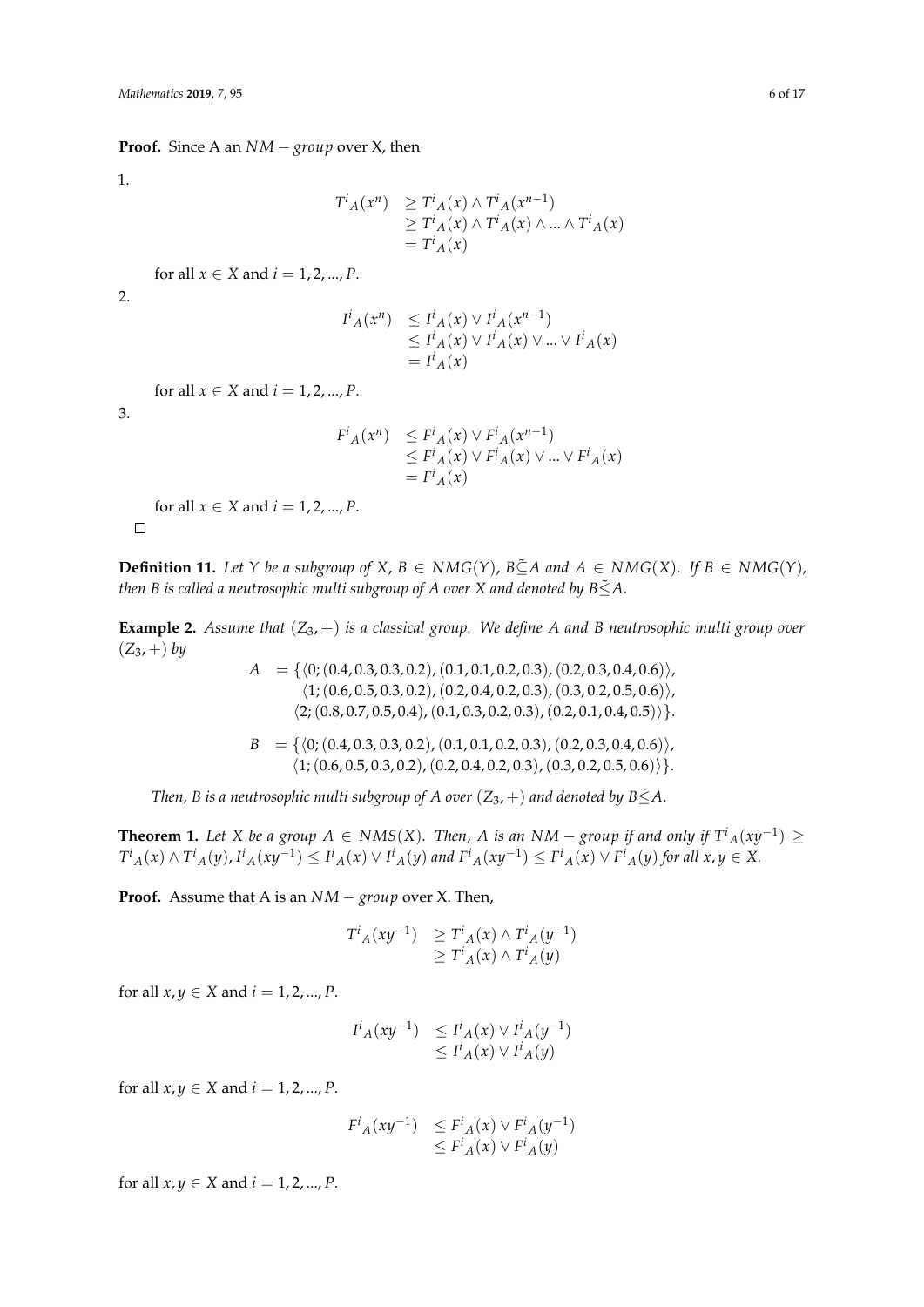Conversely, the given condition be satisfied. Firstly,

$$
T^{i}{}_{A}(x^{-1}) = T^{i}{}_{A}(e.x^{-1})
$$
  
\n
$$
\geq T^{i}{}_{A}(e) \wedge T^{i}{}_{A}(x)
$$
  
\n
$$
= T^{i}{}_{A}(x)
$$
  
\n
$$
T^{i}{}_{A}(xy) \geq T^{i}{}_{A}(x) \wedge T^{i}{}_{A}(y^{-1})
$$
  
\n
$$
\geq T^{i}{}_{A}(x) \wedge T^{i}{}_{A}(y).
$$

Secondly,

$$
I^{i}{}_{A}(x^{-1}) = I^{i}{}_{A}(e.x^{-1})
$$
  
\n
$$
\leq I^{i}{}_{A}(e) \vee I^{i}{}_{A}(x)
$$
  
\n
$$
= I^{i}{}_{A}(x)
$$

$$
I^i{}_A(xy) \leq I^i{}_A(x) \vee I^i{}_A(y^{-1})
$$
  

$$
\leq I^i{}_A(x) \vee I^i{}_A(y).
$$

Thirdly,

$$
F^i{}_A(x^{-1}) = F^i{}_A(e.x^{-1})
$$
  
\n
$$
\leq F^i{}_A(e) \vee F^i{}_A(x)
$$
  
\n
$$
= F^i{}_A(x)
$$
  
\n
$$
F^i{}_A(xy) \leq F^i{}_A(x) \vee F^i{}_A(y^{-1})
$$
  
\n
$$
\leq F^i{}_A(x) \vee F^i{}_A(y)
$$

so the proof is complete.  $\quad \Box$ 

**Definition 12.** *Let*  $A, B ∈ NMS(X)$ *. Then, their "AND" operation is denoted by*  $A \tilde{A}B$  *and is defined by* 

$$
A \tilde{\wedge} B = \{ (x, y), T^i{}_{A \tilde{\wedge} B}(x, y), I^i{}_{A \tilde{\wedge} B}(x, y), F^i{}_{A \tilde{\wedge} B}(x, y) : (x, y) \in X \times X \},
$$
\n
$$
(8)
$$

where  $T^i{}_{A\tilde{\wedge}B}(x,y)=T^i{}_{A}(x)\wedge T^i{}_{B}(y)$ ,  $I^i{}_{A\tilde{\wedge}B}(x,y)=I^i{}_{A}(x)\vee I^i{}_{B}(y)$ ,  $F^i{}_{A\tilde{\wedge}B}(x,y)=F^i{}_{A}(x)\vee F^i{}_{B}(y)$ .

**Theorem 2.** *Let*  $A, B \in NMG(X)$ . *Then,*  $A \tilde{\wedge} B$  *is a neutrosophic multi group over* X.

**Proof.** Let  $(x_1, y_1)$ ,  $(x_2, y_2) \in X \times X$ . Then,

$$
T^{i}{}_{A\bar{\wedge}B}((x_{1},y_{1}),(x_{2},y_{2})^{-1}) = T^{i}{}_{A\bar{\wedge}B}(x_{1}x_{2}^{-1},y_{1}y_{2}^{-1})
$$
  
\n
$$
= T^{i}{}_{A}(x_{1}x_{2}^{-1}) \wedge T^{i}{}_{B}(y_{1}y_{2}^{-1})
$$
  
\n
$$
\geq (T^{i}{}_{A}(x_{1}) \wedge T^{i}{}_{A}(x_{2})) \wedge (T^{i}{}_{B}(y_{1}) \wedge T^{i}{}_{B}(y_{2}))
$$
  
\n
$$
= (T^{i}{}_{A}(x_{1}) \wedge T^{i}{}_{B}(y_{1})) \wedge (T^{i}{}_{A}(x_{2}) \wedge T^{i}{}_{B}(y_{2}))
$$
  
\n
$$
= T^{i}{}_{A\bar{\wedge}B}(x_{1},y_{1}) \wedge T^{i}{}_{A\bar{\wedge}B}(x_{2},y_{2})
$$

$$
I^{i}{}_{A\bar{\wedge}B}((x_{1},y_{1}),(x_{2},y_{2})^{-1}) = I^{i}{}_{A\bar{\wedge}B}(x_{1}x_{2}^{-1},y_{1}y_{2}^{-1})
$$
  
\n
$$
= I^{i}{}_{A}(x_{1}x_{2}^{-1}) \vee I^{i}{}_{B}(y_{1}y_{2}^{-1})
$$
  
\n
$$
\leq (I^{i}{}_{A}(x_{1}) \vee I^{i}{}_{A}(x_{2})) \vee (I^{i}{}_{B}(y_{1}) \vee I^{i}{}_{B}(y_{2}))
$$
  
\n
$$
= (I^{i}{}_{A}(x_{1}) \vee I^{i}{}_{B}(y_{1})) \vee (I^{i}{}_{A}(x_{2}) \vee I^{i}{}_{B}(y_{2}))
$$
  
\n
$$
= I^{i}{}_{A\bar{\wedge}B}(x_{1},y_{1}) \vee I^{i}{}_{A\bar{\wedge}B}(x_{2},y_{2})
$$

and

$$
F^{i}{}_{A\tilde{\wedge}B}((x_{1},y_{1}),(x_{2},y_{2})^{-1}) = F^{i}{}_{A\tilde{\wedge}B}(x_{1}x_{2}^{-1},y_{1}y_{2}^{-1})
$$
  
\n
$$
= F^{i}{}_{A}(x_{1}x_{2}^{-1}) \vee F^{i}{}_{B}(y_{1}y_{2}^{-1})
$$
  
\n
$$
\leq (F^{i}{}_{A}(x_{1}) \vee F^{i}{}_{A}(x_{2})) \vee (F^{i}{}_{B}(y_{1}) \vee F^{i}{}_{B}(y_{2}))
$$
  
\n
$$
= (F^{i}{}_{A}(x_{1}) \vee F^{i}{}_{B}(y_{1})) \vee (F^{i}{}_{A}(x_{2}) \vee F^{i}{}_{B}(y_{2}))
$$
  
\n
$$
= F^{i}{}_{A\tilde{\wedge}B}(x_{1},y_{1}) \vee F^{i}{}_{A\tilde{\wedge}B}(x_{2},y_{2})
$$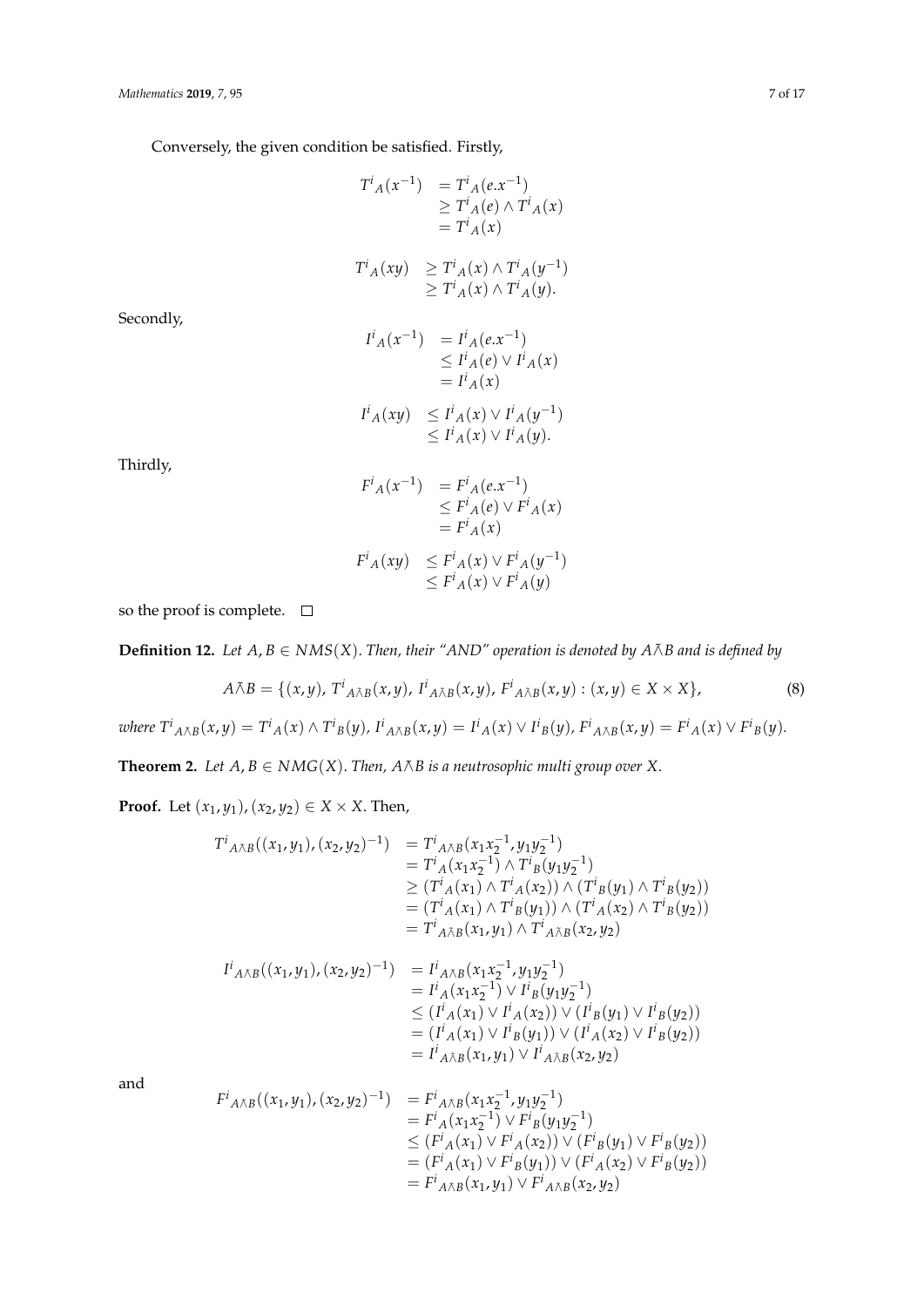for all  $(x_1, y_1)$ ,  $(x_2, y_2) \in X$  and  $i = 1, 2, ..., P$ . Therefore,  $A \wedge B$  is a neutrosophic multi group over *X*, hence the proof.

 $\Box$ 

**Example 3.** Let us take into consideration the classical group  $(Z_3, +)$ . Define the neutrosophic multiset A, B *on*  $(Z_3, +)$  *as follows:* 

$$
A = \{ \langle 0; (0.5, 0.3, 0.2, 0.1), (0.1, 0.1, 0.2, 0.3), (0.2, 0.3, 0.4, 0.5) \rangle, \langle 1; (0.6, 0.4, 0.3, 0.2), (0.1, 0.3, 0.3, 0.4), (0.1, 0.2, 0.4, 0.6) \rangle, \langle 2; (0.7, 0.5, 0.3, 0.2), (0.2, 0.2, 0.3, 0.4), (0.3, 0.3, 0.4, 0.6) \rangle, \langle 1; (0.8, 0.6, 0.5, 0.4, 0.2), (0.2, 0.2, 0.3, 0.4), (0.3, 0.3, 0.4, 0.6) \rangle, \langle 1; (0.8, 0.6, 0.4, 0.3), (0.1, 0.1, 0.2, 0.3), (0.2, 0.2, 0.3, 0.4) \rangle \}
$$
\n
$$
are NM - groups.
$$
\n
$$
A\tilde{\wedge}B = \{ \langle (0, 0); (0.5, 0.3, 0.2, 0.1), (0.2, 0.2, 0.2, 0.4), (0.2, 0.3, 0.4, 0.6) \rangle, \langle (0, 1); (0.5, 0.3, 0.2, 0.1), (0.1, 0.1, 0.2, 0.3), (0.2, 0.2, 0.3, 0.5) \rangle, \langle (1, 0); (0.6, 0.4, 0.3, 0.2), (0.2, 0.2, 0.3, 0.4), (0.3, 0.3, 0.4, 0.6) \rangle, \langle (1, 1); (0.6, 0.4, 0.3, 0.2), (0.1, 0.3, 0.3, 0.4), (0.2, 0.2, 0.4, 0.6) \rangle, \langle (2, 0); (0.6, 0.5, 0.3, 0.2), (0.2, 0.2, 0.3, 0.4), (0.3, 0.3, 0.4, 0.6) \rangle, \langle (2, 1); (0.7, 0.5,
$$

*Then,*  $A \tilde{\wedge} B \in NMG(X)$ .

**Definition 13.** Let *X* be a classical group and  $A, B \in NMS(X)$ . Then, their "OR" operation is denoted by *A*∨˜ *B and is defined by*

$$
A \tilde{\vee} B = \{ (x, y), T^i_{A \tilde{\vee} B}(x, y), I^i_{A \tilde{\vee} B}(x, y), F^i_{A \tilde{\vee} B}(x, y) : (x, y) \in X \times X \}
$$
(9)

where  $T^i{}_{A\tilde{\vee}B}(x,y) = T^i{}_{A}(x) \vee T^i{}_{B}(y)$ ,  $I^i{}_{A\tilde{\vee}B}(x,y) = I^i{}_{A}(x) \wedge I^i{}_{B}(y)$ ,  $F^i{}_{A\tilde{\vee}B}(x,y) = F^i{}_{A}(x) \wedge F^i{}_{B}(y)$ .

**Proposition 4.** Let  $A, B \in NMG(X)$ . Then,  $T^i{}_{A \tilde{\vee} B}(x) \leq T^i{}_{A \tilde{\vee} B}(x^{-1})$ ,  $I^i{}_{A \tilde{\vee} B}(x) \geq I^i{}_{A \tilde{\vee} B}(x^{-1})$ ,  $F^i{}_{A\tilde{\vee}B}(x) \geq F^i{}_{A\tilde{\vee}B}(x^{-1}).$ 

**Proof.** Let  $(x_1, y_1)$ ,  $(x_2, y_2)$  ∈ *X* × *X*. Then,

$$
T^{i}{}_{A\tilde{v}B}((x_{1},y_{1}),(x_{2},y_{2})^{-1}) = T^{i}{}_{A\tilde{v}B}(x_{1}x_{2}^{-1},y_{1}y_{2}^{-1})
$$
  
\n
$$
= T^{i}{}_{A}(x_{1}x_{2}^{-1}) \vee T^{i}{}_{B}(y_{1}y_{2}^{-1})
$$
  
\n
$$
\leq (T^{i}{}_{A}(x_{1}) \vee T^{i}{}_{A}(x_{2})) \vee (T^{i}{}_{B}(y_{1}) \vee T^{i}{}_{B}(y_{2}))
$$
  
\n
$$
= (T^{i}{}_{A}(x_{1}) \vee T^{i}{}_{B}(y_{1})) \vee (T^{i}{}_{A}(x_{2}) \vee T^{i}{}_{B}(y_{2}))
$$
  
\n
$$
= T^{i}{}_{A\tilde{v}B}(x_{1},y_{1}) \vee T^{i}{}_{A\tilde{v}B}(x_{2},y_{2})
$$

$$
I^{i}{}_{A\tilde{v}B}((x_{1},y_{1}),(x_{2},y_{2})^{-1}) = I^{i}{}_{A\tilde{v}B}(x_{1}x_{2}^{-1},y_{1}y_{2}^{-1})
$$
  
\n
$$
= I^{i}{}_{A}(x_{1}x_{2}^{-1}) \wedge I^{i}{}_{B}(y_{1}y_{2}^{-1})
$$
  
\n
$$
\geq (I^{i}{}_{A}(x_{1}) \wedge I^{i}{}_{A}(x_{2})) \wedge (I^{i}{}_{B}(y_{1}) \wedge I^{i}{}_{B}(y_{2}))
$$
  
\n
$$
= (I^{i}{}_{A}(x_{1}) \wedge I^{i}{}_{B}(y_{1})) \wedge (I^{i}{}_{A}(x_{2}) \wedge I^{i}{}_{B}(y_{2}))
$$
  
\n
$$
= I^{i}{}_{A\tilde{v}B}(x_{1},y_{1}) \wedge I^{i}{}_{A\tilde{v}B}(x_{2},y_{2})
$$

and

$$
F^{i}{}_{A\tilde{v}B}((x_{1},y_{1}),(x_{2},y_{2})^{-1}) = F^{i}{}_{A\tilde{v}B}(x_{1}x_{2}^{-1},y_{1}y_{2}^{-1})
$$
  
\n
$$
= F^{i}{}_{A}(x_{1}x_{2}^{-1}) \wedge F^{i}{}_{B}(y_{1}y_{2}^{-1})
$$
  
\n
$$
\geq (F^{i}{}_{A}(x_{1}) \wedge F^{i}{}_{A}(x_{2})) \wedge (F^{i}{}_{B}(y_{1}) \wedge F^{i}{}_{B}(y_{2}))
$$
  
\n
$$
= (F^{i}{}_{A}(x_{1}) \wedge F^{i}{}_{B}(y_{1})) \wedge (F^{i}{}_{A}(x_{2}) \wedge F^{i}{}_{B}(y_{2}))
$$
  
\n
$$
= F^{i}{}_{A\tilde{v}B}(x_{1},y_{1}) \wedge F^{i}{}_{A\tilde{v}B}(x_{2},y_{2})
$$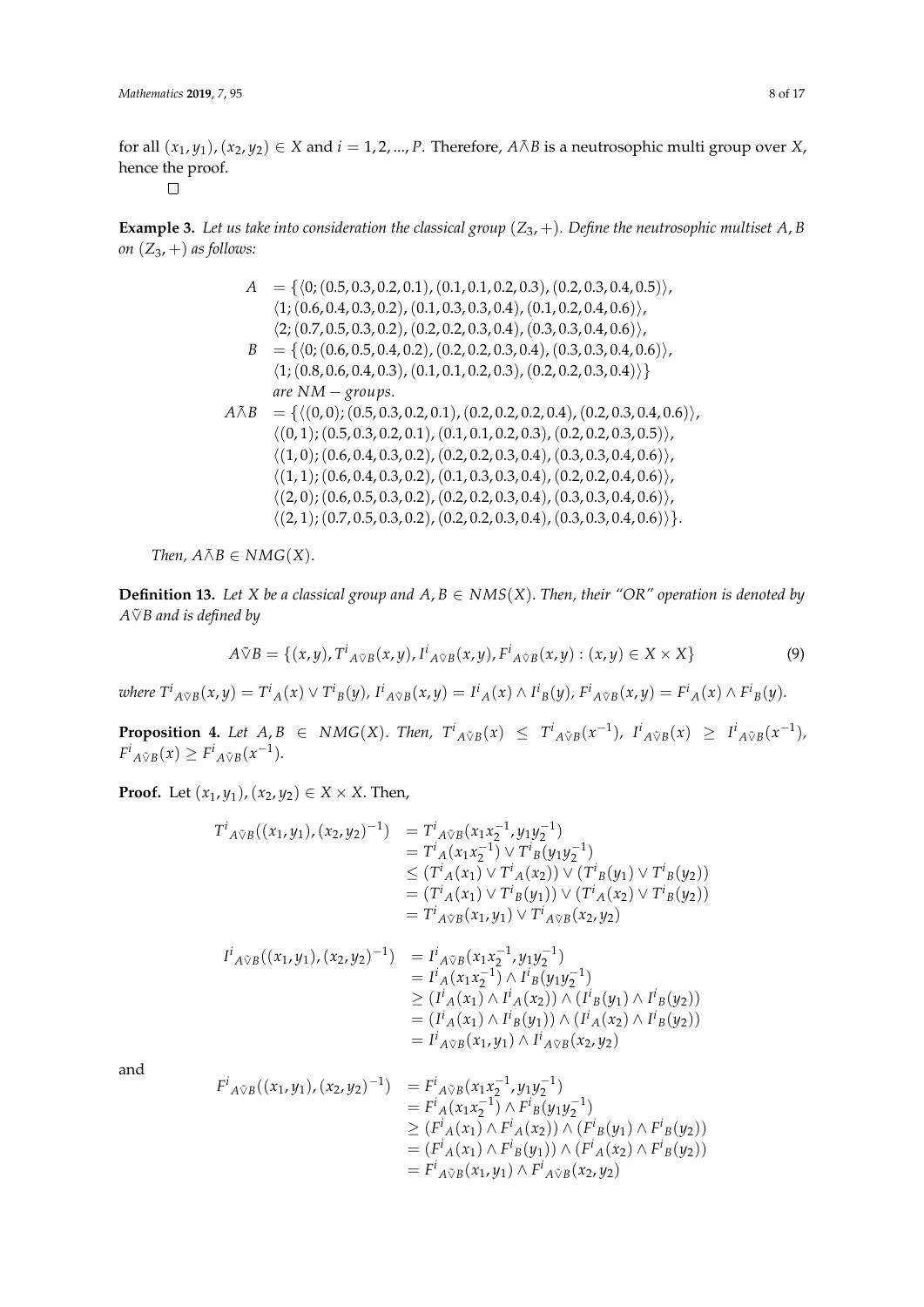for all  $(x_1, y_1)$ ,  $(x_2, y_2) \in X$  and  $i = 1, 2, ..., P$ —hence the proof.

From this, it is clear that, if  $A,B\in NMG(X)$ , then  $A\tilde{\vee}B\in NMG(X)$  iff  $T^i{}_{A\tilde{\vee}B}(x,y)\geq T^i{}_{A\tilde{\vee}B}(x)\wedge T^i{}_{A\tilde{\vee}B}(x)$  $T^i{}_{A\tilde{\vee}B}(y)$ ,  $I^i{}_{A\tilde{\vee}B}(x,y) \leq I^i{}_{A\tilde{\vee}B}(x) \vee I^i{}_{A\tilde{\vee}B}(y)$ ,  $F^i{}_{A\tilde{\vee}B}(x,y) \leq F^i{}_{A\tilde{\vee}B}(x) \vee F^i{}_{A\tilde{\vee}B}(y)$ .

**Corollary 1.** *Let*  $A, B \in NMG(X)$ *. Then,*  $A \tilde{\vee} B$  need not be an element of  $NMG(X)$ *.* 

**Example 4.** Let us take into consideration the classical group  $(Z_4, +)$ . Define the neutrosophic multiset A, B *on*  $(Z_4, +)$  *as follows:* 

$$
A = \{ \langle 0; (0.5, 0.3, 0.2, 0.1), (0.1, 0.1, 0.2, 0.3), (0.2, 0.3, 0.4, 0.5) \rangle, \\ \langle 1; (0.6, 0.4, 0.3, 0.2), (0.1, 0.3, 0.3, 0.4), (0.1, 0.2, 0.4, 0.6) \rangle, \\ \langle 2; (0.7, 0.5, 0.3, 0.2), (0.2, 0.2, 0.3, 0.4), (0.3, 0.3, 0.4, 0.6) \rangle, \\ \langle 3; (0.7, 0.6, 0.4, 0.3), (0.2, 0.1, 0.2, 0.3), (0.3, 0.2, 0.1, 0.3) \rangle \}
$$
\n
$$
B = \{ \langle 0; (0.6, 0.5, 0.4, 0.2), (0.2, 0.2, 0.3, 0.4), (0.2, 0.3, 0.4, 0.6) \rangle, \\ \langle 1; (0.8, 0.6, 0.4, 0.3), (0.1, 0.1, 0.2, 0.3), (0.2, 0.2, 0.3, 0.4) \rangle \}
$$
\n
$$
are NM - groups.
$$
\n
$$
A \tilde{v}B = \{ \langle (0, 0); (0.6, 0.5, 0.4, 0.2), (0.1, 0.1, 0.2, 0.3), (0.2, 0.3, 0.4, 0.5) \rangle, \\ \langle (0, 1); (0.8, 0.6, 0.4, 0.3), (0.1, 0.1, 0.2, 0.3), (0.2, 0.2, 0.3, 0.4) \rangle, \\ \langle (1, 0); (0.6, 0.5, 0.4, 0.2), (0.1, 0.2, 0.3, 0.4), (0.1, 0.2, 0.3, 0.4) \rangle, \\ \langle (1, 1); (0.8, 0.6, 0.4, 0.3), (0.1, 0.1, 0.2, 0.3), (0.1, 0.2, 0.3, 0.4) \rangle, \\ \langle (2,
$$

*However,*  $T^i{}_{A \tilde{\vee} B}(3,0) \geq T^i{}_{A \tilde{\vee} B}(1,0)$ *. Then,*  $A \tilde{\vee} B \notin NMG(X)$ *.* 

**Theorem 3.** Let X be a classical group and  $A \in NMG(X)$ . Then, the followings are equivalent:

- 1.  $T_A^i(yx) = T_A^i(xy)$ ,  $I_A^i(yx) = I_A^i(xy)$  and  $F_A^i(yx) = F_A^i(xy)$  for all  $x, y \in X$ .  $A(y^{\lambda}) = I_A(\lambda y)$ ,  $I_A(y^{\lambda}) = I_A(\lambda y)$  and  $I_A(y^{\lambda}) = I_A$
- 2.  $T_A^i(xyx^{-1}) = T_A^i(y)$ ,  $I_A^i(xyx^{-1}) = I_A^i(y)$  and  $F_A^i(xyx^{-1}) = F_A^i(y)$  for all  $x, y \in X$ .
- 3.  $T_A^i(xyx^{-1}) \ge T_A^i(y)$ ,  $I_A^i(xyx^{-1}) \le I_A^i(y)$  and  $F_A^i(xyx^{-1}) \le F_A^i(y)$  for all  $x, y \in X$ .

4.  $T_A^i(xyx^{-1}) \le T_A^i(y)$ ,  $I_A^i(xyx^{-1}) \ge I_A^i(y)$  and  $F_A^i(xyx^{-1}) \ge F_A^i(y)$  for all  $x, y \in X$ .

**Proof.** 1.  $(1) \Rightarrow (2)$ : Let  $x, y \in X$ . Then,

$$
\begin{array}{l} T_A^i(xyx^{-1})=T_A^i(x^{-1}xy)=T_A^i(y),\\ I_A^i(xyx^{-1})=I_A^i(x^{-1}xy)=I_A^i(y),\\ F_A^i(xyx^{-1})=F_A^i(x^{-1}xy)=F_A^i(y). \end{array}
$$

2.  $(2) \Rightarrow (3)$ : Immediate.

3.  $(3) \Rightarrow (4)$ 

$$
T_A^i(xyx^{-1}) \leq T_A^i(x^{-1}xy(x^{-1})^{-1}) = T_A^i(y),
$$
  
\n
$$
T_A^i(xyx^{-1}) \geq T_A^i(x^{-1}xy(x^{-1})^{-1}) = T_A^i(y),
$$
  
\n
$$
F_A^i(xyx^{-1}) \geq F_A^i(x^{-1}xy(x^{-1})^{-1}) = F_A^i(y).
$$

4.  $(4) \Rightarrow (1)$ : Let  $x, y \in X$ . Then,

$$
T_A^i(xy) = T_A^i(x.yx.x^{-1})
$$
  
\n
$$
\leq T_A^i(yx)
$$
  
\n
$$
= T_A^i(y.y.y^{-1})
$$
  
\n
$$
\leq T_A^i(xy),
$$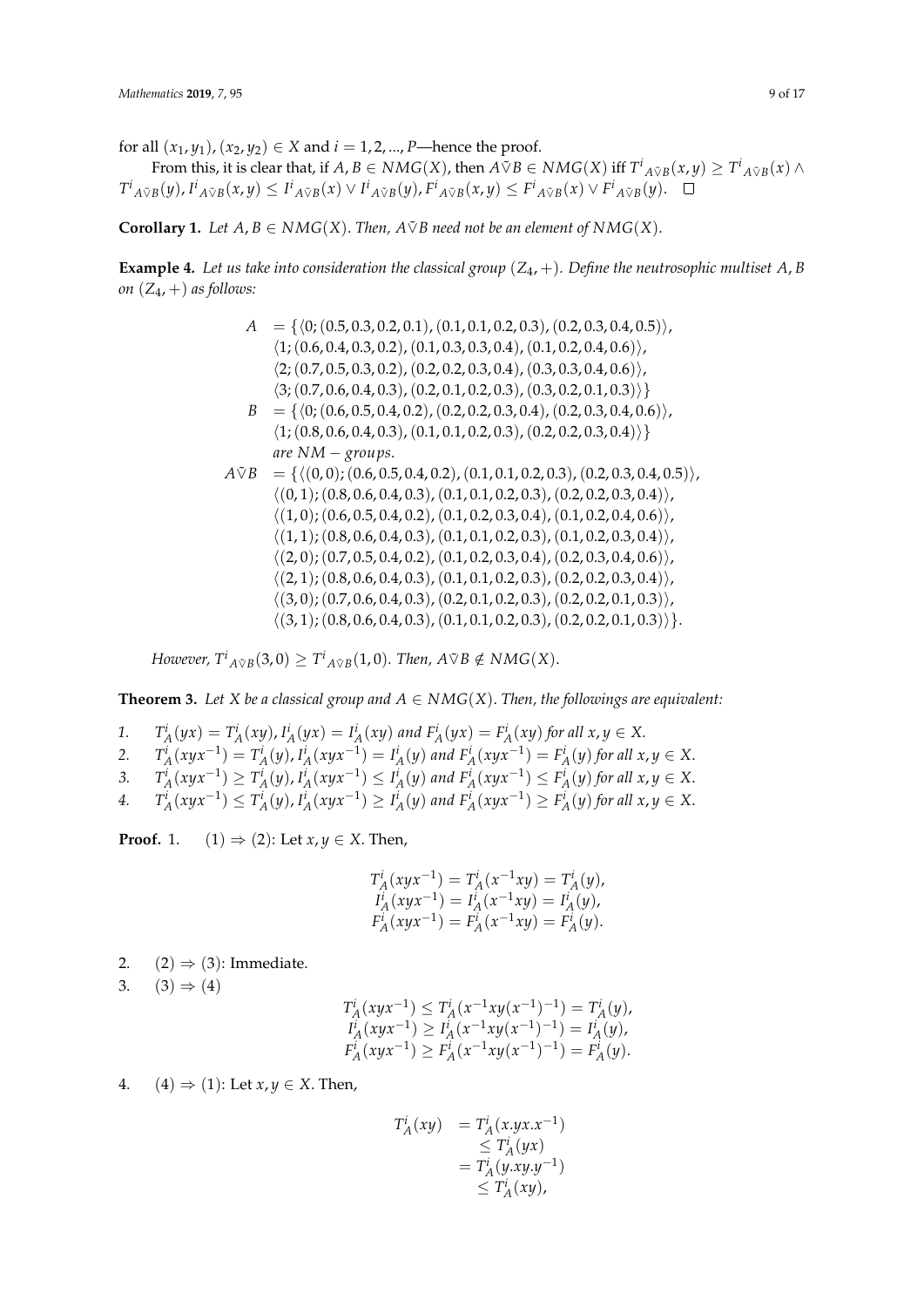$$
I_A^i(xy) = I_A^i(x,yx.x^{-1})
$$
  
\n
$$
\leq I_A^i(yx)
$$
  
\n
$$
= I_A^i(y.y.y.y^{-1})
$$
  
\n
$$
\leq I_A^i(xy),
$$
  
\n
$$
F_A^i(xy) = F_A^i(x.yx.x^{-1})
$$
  
\n
$$
= F_A^i(yx)
$$
  
\n
$$
= F_A^i(yx)
$$
  
\n
$$
= F_A^i(yx)y^{-1}
$$
  
\n
$$
\leq F_A^i(xy)
$$
  
\nHence,  $T_A^i(yx) = T_A^i(xy), I_A^i(yx) = I_A^i(xy), F_A^i(yx) = F_A^i(xy).$ 

**Definition 14.** Let X be a group,  $A \in NMS(X)$  and B is a nonempty neutrosophic multi subset of A over X. Then, B is called an abelian neutrosophic multi subset of A if  $T_A^i(yx) = T_A^i(xy)$ ,  $I_A^i(yx) =$  $I_A^i(xy)$  and  $F_A^i(yx) = F_A^i(xy)$  for all  $x, y \in X$ .

**Example 5.**  $1_X$  *and*  $1_e$  *are normal neutrosophic multi subgroup of X. If X is a commutative group, every neutrosophic multi subgroup of X is normal.*

**Definition 15.** Let *X* be a group,  $A \in NMG(X)$  and *B* is a neutrosophic multi subgroup of *A* over *X*. Then, *B* is called an a normal neutrosophic multi subgroup of A, denoted by  $B\tilde{\nabla}A$  if it is an abelian neutrosophic multi *subset of A over X.*

**Example 6.** Assume that  $(Z_3, +)$  is a classiccal group. Define the neutrosophic multisets A and B on  $(Z_3, +)$ *as follows:*

> $A = \{ (0, (0.6, 0.5, 0.4, 0.2), (0.1, 0.1, 0.2, 0.3), (0.2, 0.3, 0.4, 0.6) \},\$  $\langle 1;(0.5, 0.4, 0.4, 0.3), (0.2, 0.1, 0.2, 0.3), (0.3, 0.4, 0.5, 0.6)\rangle,$  $\langle 2; (0.9, 0.7, 0.6, 0.5), (0.1, 0.1, 0.2, 0.3), (0.2, 0.2, 0.3, 0.5) \rangle$

*is a NM-group. If*

 $B = \{ (0, (0.6, 0.5, 0.4, 0.2), (0.1, 0.1, 0.2, 0.3), (0.2, 0.3, 0.4, 0.6) \},\$  $\langle 1; (0.5, 0.4, 0.4, 0.3), (0.2, 0.1, 0.2, 0.3), (0.3, 0.3, 0.5, 0.4) \rangle$ 

*then B is a neutrosophic multi subgroup of A over*  $(Z_3, +)$  *and denoted by B* $\leq$ A. *Therefore, B* $\tilde{\bigtriangledown}$ A.

**Corollary 2.** Let  $A \in NMG(X)$  and B be a neutrosophic multi subgroup of A over X. If X is an abelian group, *then B is a normal neutrosophic multi subgroup of A over X.*

## <span id="page-9-0"></span>**4. Applications of Neutrosophic Multi Groups**

In this section, we give some applications to the group theory with respect to neutrosophic multi groups.

**Definition 16.** Let A be a neutrosophic multiset on X and  $\alpha \in [0,1]$ . Define the  $\alpha$ -level sets of A as follows:

$$
(T^{i}{}_{A})_{\alpha} = \{x \in X : T^{i}{}_{A}(x) \ge \alpha\},
$$
  
\n
$$
(I^{i}{}_{A})^{\alpha} = \{x \in X : I^{i}{}_{A}(x) \le \alpha\},
$$
  
\n
$$
(F^{i}{}_{A})^{\alpha} = \{x \in X : F^{i}{}_{A}(x) \le \alpha\}.
$$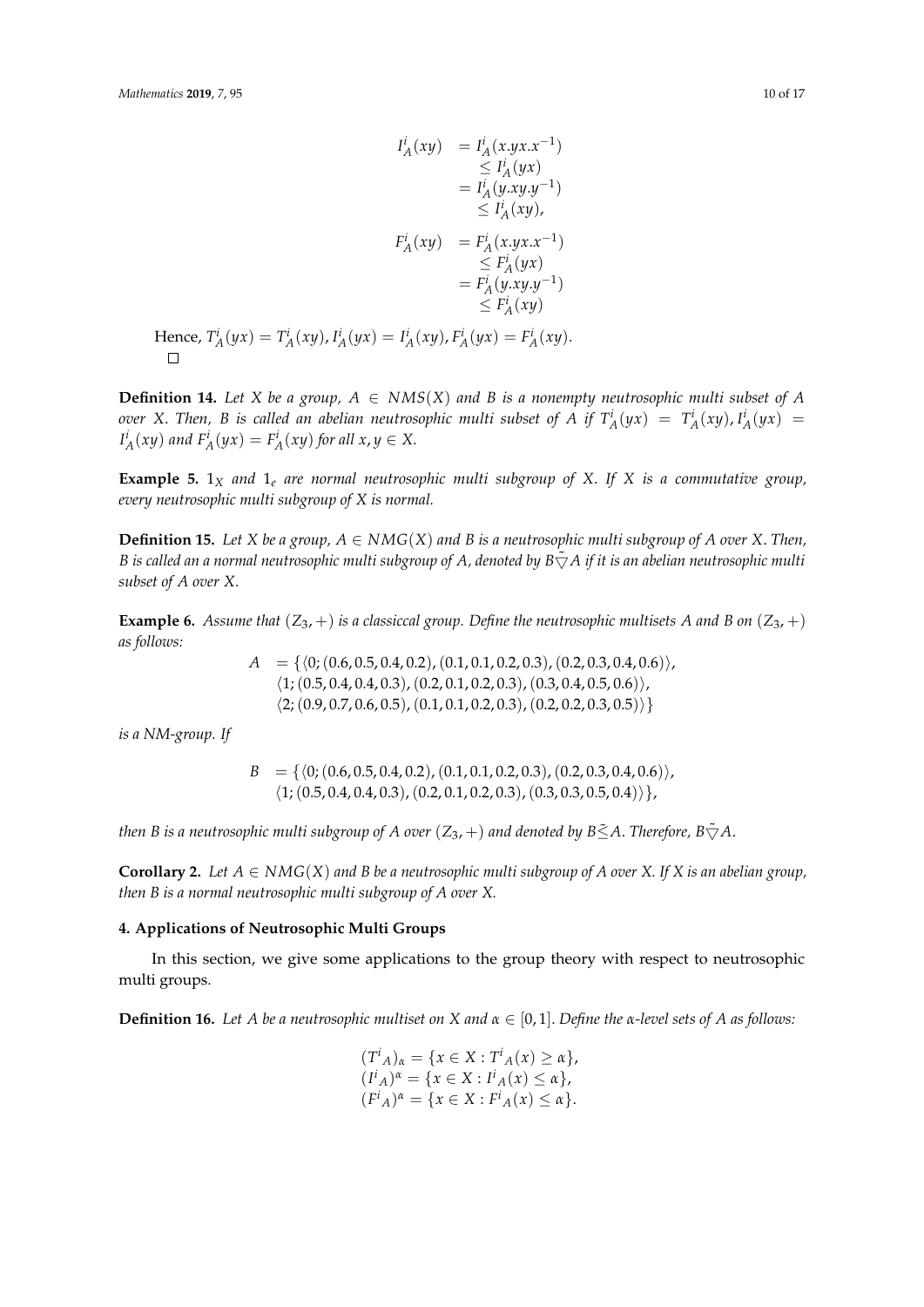*It is easy to verify that*

\n- (1) 
$$
If A \subseteq B
$$
 and  $\alpha \in [0,1]$ , then
\n- $(T^i_A)_\alpha \subseteq (T^i_B)_{\alpha}$ ,  $(I^i_A)^\alpha \supseteq (I^i_B)^\alpha$  and  $(F^i_A)^\alpha \supseteq (F^i_B)^\alpha$ .
\n- (2)  $\alpha \leq \beta$  implies  $(T^i_A)_\alpha \supseteq (T^i_A)_\beta$ ,  $(I^i_A)^\alpha \subseteq (I^i_A)^\beta$  and  $(F^i_A)^\alpha \subseteq (F^i_A)^\beta$ .
\n

**Proposition 5.** *A is a neutrosophic multi group of a classical group X if and only if for all α* ∈ [0, 1]*, α-level sets of A,*  $(T^{i}{}_{A})_{\alpha}$ ,  $(I^{i}{}_{A})_{\alpha}$  and  $(F^{i}{}_{A})^{\alpha}$  are classical subgroups of X.

**Proof.** Let *A* be a neutrosophic multi subgroup of *X*,  $\alpha \in [0,1]$  and  $x,y \in (T^i)_\alpha$  (similarly  $x.y \in (I^i{}_{A})_\alpha$ ,  $(F^i{}_{A})^\alpha$ ). By the assumption,  $T^i{}_{A}(xy^{-1}) \ge T^i{}_{A}(x) \wedge T^i{}_{A}(y) \ge \alpha \wedge \alpha = \alpha$  (and similarly,  $I^i{}_A(xy^{-1})\leq \alpha$  and  $F^i{}_A(xy^{-1})\leq \alpha$ ). Hence,  $xy^{-1}\in (T^i{}_A)_\alpha$  (and similarly  $xy^{-1}\in (I^i{}_A)^\alpha$ ,  $(F^i{}_A)^\alpha$ ) for each  $\alpha \in [0,1]$ . This means that  $(T^i{}_A)_\alpha$  (and similarly  $(I^i{}_A)^\alpha$ ,  $(F^i{}_A)^\alpha$ ) is a classical subgroup of *X* for each  $\alpha \in [0, 1]$ .

Conversely, let  $(T^i{}_A)_\alpha$  be a classical subgroup of *X*, for each  $\alpha \in [0,1]$ . Let  $x, y \in X$ ,  $\alpha = T^i{}_A(x) \wedge T^i{}_B(x)$  $T^i{}_A(y)$  and  $\beta = T^i{}_A(x)$ . Since  $(T^i{}_A)_\alpha$  and  $(T^i{}_A)_\beta$  are classical subgroups of X,  $x.y \in (T^i{}_A)_\alpha$  and  $x^{-1}$   $\in$   $(T^i{}_A)_{\beta}$ . Thus,  $T^i{}_A(xy^{-1})$   $\geq$   $\alpha$  =  $T^i{}_A(x) \wedge T^i{}_A(y)$  and  $T^i{}_A(x^{-1})$   $\geq$   $\beta$  =  $T^i{}_A(x)$ . Similarly,  $I^i{}_A(xy^{-1}) \leq I^i{}_A(x) \vee I^i{}_A(y)$  and  $F^i{}_A(xy^{-1}) \leq F^i{}_A(x) \vee F^i{}_A(y).$ 

**Theorem 4.** Let  $X_1, X_2$  be the classical groups and  $g : X_1 \rightarrow X_2$  be a group homomorphism. If A is a *neutrosophic multi subgroup of X*1*, then the image of A*, *g*(*A*) *is a neutrosophic multi subgroup of X*2*.*

**Proof.** Let  $A \in NMS(X_1)$  and  $y_1, y_2 \in X_2$ . If  $g^{-1}(y_1) = \emptyset$  or  $g^{-1}(y_2) = \emptyset$ , then it is clear that *g*(*A*) ∈ *NMS*(*X*<sub>2</sub>). Let us assume that there exists  $x_1, x_2$  ∈ *X*<sub>1</sub> such that  $g(x_1) = y_1$  and  $g(x_2) = y_2$ . Since *g* is a group homomorphism,

$$
g(T^{i}{}_{A})(y_{1}y_{2}^{-1}) = \bigvee_{y_{1}y_{2}^{-1} = g(x)} T^{i}{}_{A}(x) \geq T^{i}{}_{A}(x_{1}x_{2}^{-1}),
$$
  
\n
$$
g(I^{i}{}_{A})(y_{1}y_{2}^{-1}) = \bigwedge_{y_{1}y_{2}^{-1} = g(x)} I^{i}{}_{A}(x) \leq I^{i}{}_{A}(x_{1}x_{2}^{-1}),
$$
  
\n
$$
g(F^{i}{}_{A})(y_{1}y_{2}^{-1}) = \bigwedge_{y_{1}y_{2}^{-1} = g(x)} F^{i}{}_{A}(x) \leq F^{i}{}_{A}(x_{1}x_{2}^{-1}).
$$

By using the above inequalities, let us prove that  $g(A)(y_1y_2^{-1}) \geq g(A)(y_1) \wedge g(A)(y_2)$ :

$$
g(A)(y_1y_2^{-1}) = g(T^i_A)(y_1y_2^{-1}), g(T^i_A)(y_1y_2^{-1}), g(F^i_A)(y_1y_2^{-1})
$$
  
\n
$$
= \bigvee_{y_1y_2^{-1} = g(x)} T^i_A(x), \bigwedge_{y_1y_2^{-1} = g(x)} I^i_A(x), \bigwedge_{y_1y_2^{-1} = g(x)} F^i_A(x)
$$
  
\n
$$
\geq (T^i_A(x_1x_2^{-1}), T^i_A(x_1x_2^{-1}), F^i_A(x_1x_2^{-1}))
$$
  
\n
$$
\geq (T^i_A(x_1) \wedge T^i_A(x_2), T^i_A(x_1) \vee T^i_A(x_2), F^i_A(x_1) \vee F^i_A(x_2))
$$
  
\n
$$
= (T^i_A(x_1), T^i_A(x_1), F^i_A(x_1)) \wedge (T^i_A(x_2), T^i_A(x_2), F^i_A(x_2)).
$$

This is satisfied for each  $x_1, x_2 \in X_1$  with  $g(x_1) = y_1$  and  $g(x_2) = y_2$ , then it is obvious that

$$
g(A)(y_1y_2^{-1}) \geq (\vee_{y_1=g(x_1)} T^i{}_A(x_1), \wedge_{y_1=g(x_1)} I^i{}_A(x_1), \wedge_{y_1=g(x_1)} F^i{}_A(x_1)) \wedge (\vee_{y_2=g(x_2)} T^i{}_A(x_2), \wedge_{y_2=g(x_2)} I^i{}_A(x_2), \wedge_{y_2=g(x_2)} F^i{}_A(x_2)) = (g(T^i{}_A)(y_1), g(I^i{}_A)(y_1), g(F^i{}_A)(y_1)) \wedge (g(T^i{}_A)(y_2), g(I^i{}_A)(y_2), g(F^i{}_A)(y_2)) = g(A)(y_1) \wedge g(A)(y_2).
$$

Hence, the image of a neutrosophic multi subgroup is also a neutrosophic multi subgroup.  $\Box$ 

**Theorem 5.** Let  $X_1, X_2$  be the classical groups and  $g : X_1 \rightarrow X_2$  be a group homomorphism. If B is a *neutrosophic multi subgroup of X*2*, then the preimage g*−<sup>1</sup> (*B*) *is a neutrosophic multi subgroup of X*1*.*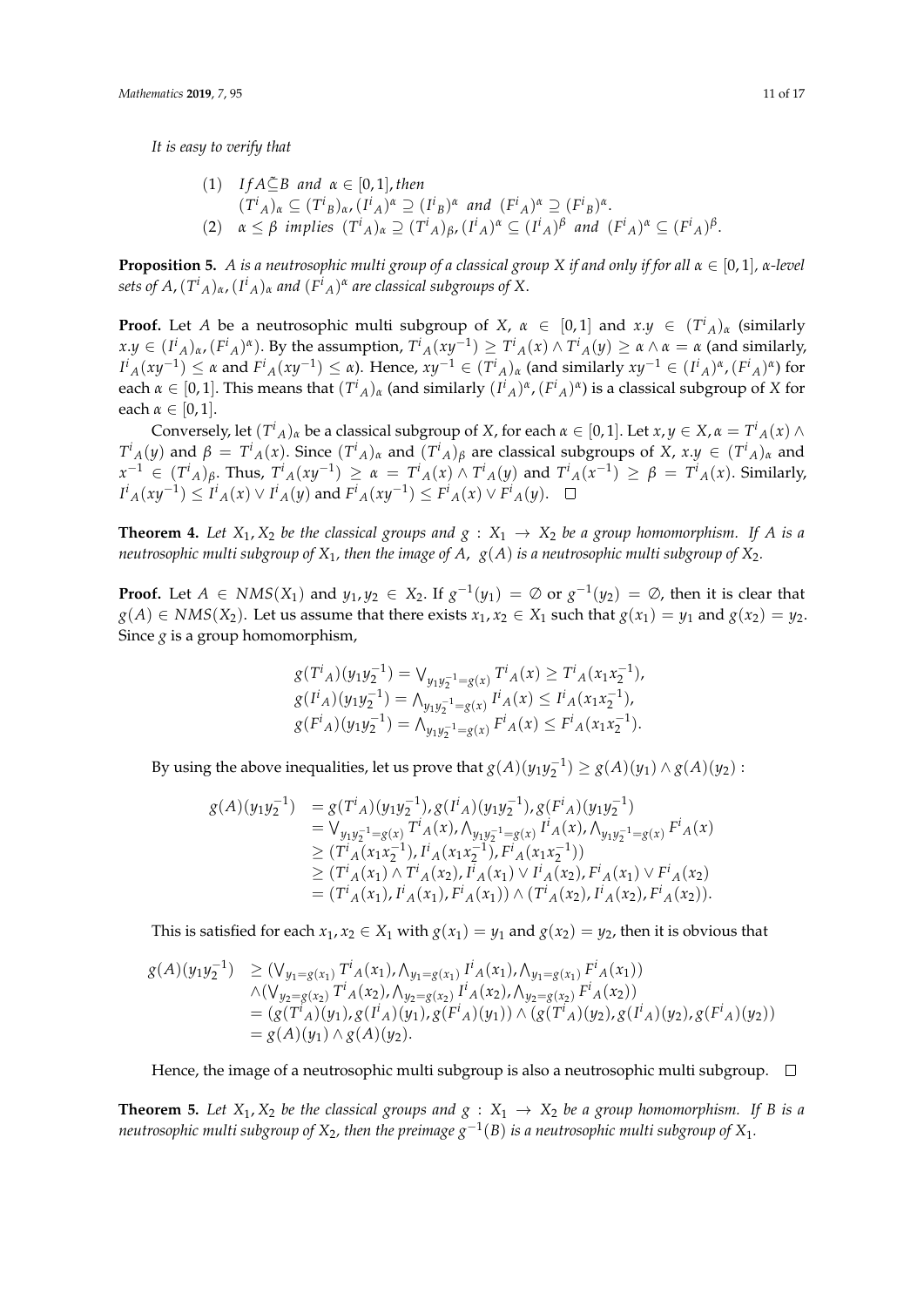**Proof.** Let  $B \in NMS(X_2)$  and  $x_1, x_2 \in X_1$ . Since *g* is a group homomorphism, the following inequality is obtained:

$$
g^{-1}(B)(x_1x_2^{-1}) \quad (T^i{}_B(g(x_1x_2^{-1})), I^i{}_B(g(x_1x_2^{-1})), F^i{}_B(g(x_1x_2^{-1})))
$$
  
\n
$$
= (T^i{}_B(g(x_1)g(x_2)^{-1}), I^i{}_B(g(x_1)g(x_2)^{-1}), F^i{}_B(g(x_1)g(x_2)^{-1}))
$$
  
\n
$$
\geq (T^i{}_B(g(x_1)) \wedge T^i{}_B(g(x_2)), I^i{}_B(g(x_1)) \vee I^i{}_B(g(x_2)), F^i{}_B(g(x_1)) \vee F^i{}_B(g(x_2)))
$$
  
\n
$$
= (T^i{}_B(g(x_1)), I^i{}_B(g(x_1)), F^i{}_B(g(x_1))) \wedge (T^i{}_B(g(x_2)), I^i{}_B(g(x_2)), F^i{}_B(g(x_2)))
$$
  
\n
$$
= g^{-1}(B)(x_1) \wedge g^{-1}(B)(x_2).
$$

Therefore,  $g^{-1}(B) \in NMS(X_1)$ .

**Definition 17.** Let *X* be a classical group.  $A \in NMG(X)$ ; then, the compound function of *A* and *A* is *defined as*

$$
A\tilde{\circ}A(z) = \{z, T^i_{A\tilde{\circ}A}(z), I^i_{A\tilde{\circ}A}(z), F^i_{A\tilde{\circ}A}(z) : \forall z \in X\},\tag{10}
$$

where  $T^i{}_{A\tilde{\circ}A}(z)=(\vee_{xy=z}T^i{}_{A}(y)\wedge T^i{}_{A}(zy^{-1})),$   $I^i{}_{A\tilde{\circ}A}(z)=(\wedge_{xy=z}I^i{}_{A}(y)\vee I^i{}_{A}(zy^{-1}))$  and  $F^i{}_{A\tilde{\circ}A}(z)=$  $(\wedge_{xy=z} F^i{}_A(y) \vee F^i{}_A(zy^{-1})).$ 

**Theorem 6.** Let  $A \in NMS(X)$ . Then,  $A \in NMG(X)$  iff  $A \tilde{\circ} A \tilde{\subseteq} A$  and  $A \tilde{\subseteq} A^{-1}$ .

**Proof.** Let  $A \in NMS(X)$  and  $x, y, z \in X$ .

$$
\Rightarrow T^{i}{}_{A}(xy) \geq T^{i}{}_{A}(x) \land T^{i}{}_{A}(y)
$$
  
\n
$$
\Rightarrow T^{i}{}_{A}(z) \geq \vee \{T^{i}{}_{A}(x) \land T^{i}{}_{A}(y); xy = z\}
$$
  
\n
$$
= T^{i}{}_{A}z_{A}(z)
$$
  
\n
$$
\Rightarrow I^{i}{}_{A}(xy) \leq T^{i}{}_{A}(x) \lor I^{i}{}_{A}(y)
$$
  
\n
$$
\Rightarrow I^{i}{}_{A}(z) \leq \wedge \{I^{i}{}_{A}(x) \lor I^{i}{}_{A}(y); xy = z\}
$$
  
\n
$$
= I^{i}{}_{A}z_{A}(z)
$$
  
\n
$$
\Rightarrow F^{i}{}_{A}(xy) \leq F^{i}{}_{A}(x) \lor T^{i}{}_{A}(y)
$$
  
\n
$$
\Rightarrow F^{i}{}_{A}(z) \leq \wedge \{F^{i}{}_{A}(x) \lor F^{i}{}_{A}(y); xy = z\}
$$
  
\n
$$
= F^{i}{}_{A}z_{A}(z)
$$

 $\Rightarrow A \tilde{\circ} A \tilde{\subseteq} A$ .

 $\Delta$ Now, by Proposition [2,](#page-4-1) we get the conditions. Conversely, suppose  $A$ õ $A$ ⊆̃ $A$  and  $A$ ⊆̃ $A^{-1}$ 

$$
\Rightarrow T_A^{i-1}(x) \ge T_A^i(x) \text{ but } T_A^{i-1}(x) = T_A^i(x) \Rightarrow T_A^i(x) \ge T_A^i(x)
$$
  
\n
$$
\Rightarrow I_A^{i-1}(x) \le T_A^i(x) \text{ but } I_A^{i-1}(x) = I_A^i(x) \Rightarrow I_A^i(x) \le I_A^i(x)
$$
  
\n
$$
\Rightarrow F_A^{i-1}(x) \le F_A^i(x) \text{ but } F_A^{i-1}(x) = F_A^i(x) \Rightarrow F_A^i(x) \le F_A^i(x)
$$

since  $A \in NMS(X)$ ; then, to prove  $A \in NMG(X)$ , it enough to prove that  $T^i{}_A(xy^{-1}) \geq T^i{}_A(x) \wedge T^i{}_B(x)$  $T^i{}_A(y)$ ,  $I^i{}_A(xy^{-1})\leq I^i{}_A(x)\vee I^i{}_A(y)$  and  $F^i{}_A(xy^{-1})\leq F^i{}_A(x)\vee F^i{}_A(y)\;\forall\; x,y\in X.$ 

Now,

$$
T^{i}{}_{A}(xy^{-1}) \geq T^{i}{}_{A\delta A}(xy^{-1})
$$
  
\n
$$
= \vee_{z\in X} \{T^{i}{}_{A}(z) \wedge T^{i}{}_{A}(z^{-1}xy^{-1})\}
$$
  
\n
$$
\geq \{T^{i}{}_{A}(x) \wedge T^{i}{}_{A}(y^{-1}); z = x\}
$$
  
\n
$$
\geq T^{i}{}_{A}(x) \wedge T^{i}{}_{A}(y)
$$
  
\n
$$
I^{i}{}_{A}(xy^{-1}) \leq I^{i}{}_{A\delta A}(xy^{-1})
$$
  
\n
$$
= \wedge_{z\in X} \{I^{i}{}_{A}(z) \vee I^{i}{}_{A}(z^{-1}xy^{-1})\}
$$
  
\n
$$
\leq \{I^{i}{}_{A}(x) \vee I^{i}{}_{A}(y^{-1}); z = x\}
$$
  
\n
$$
\leq I^{i}{}_{A}(x) \vee I^{i}{}_{A}(y)
$$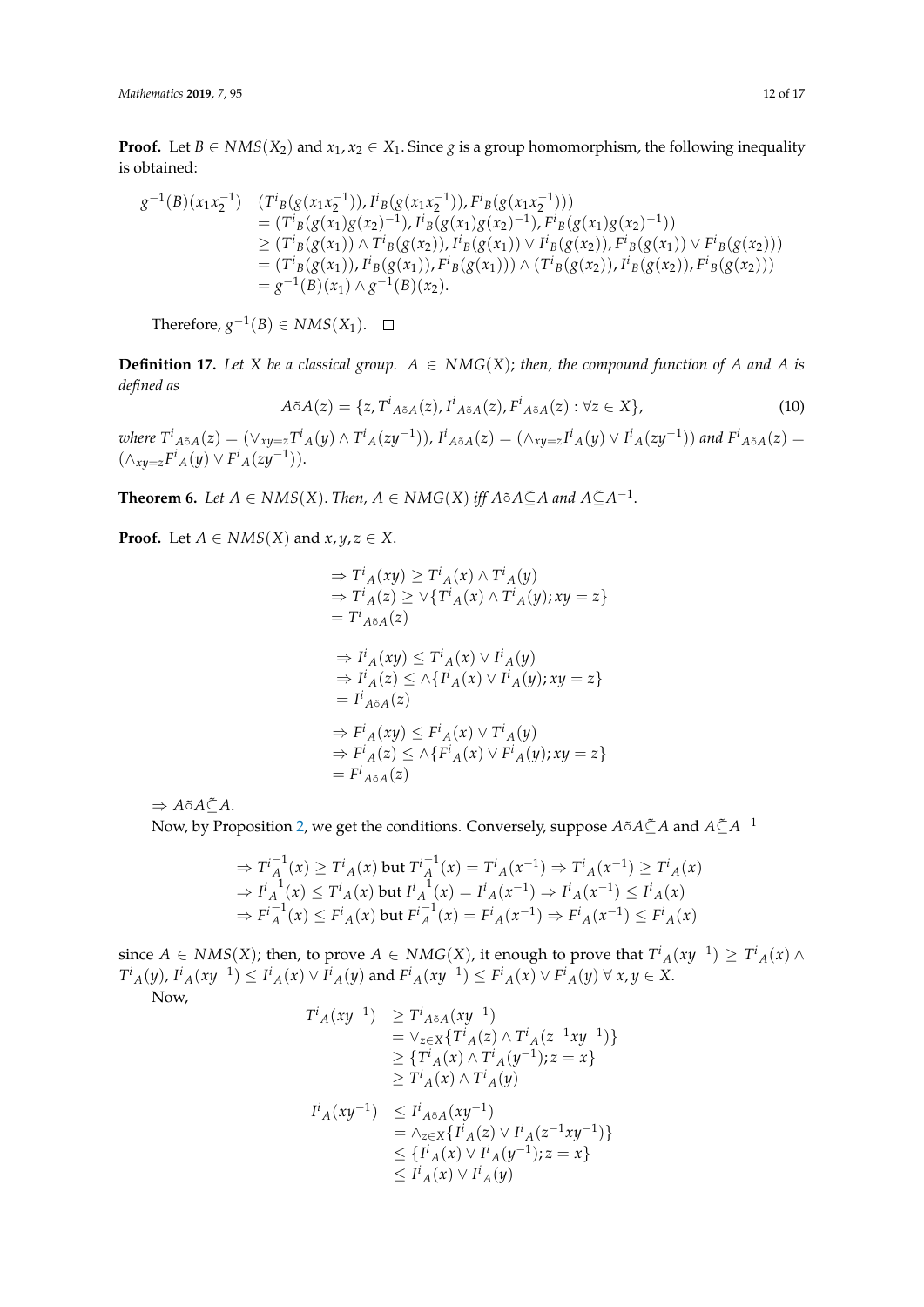$$
F^{i}{}_{A}(xy^{-1}) \leq F^{i}{}_{A\delta A}(xy^{-1})
$$
  
=  $\wedge_{z\in X}\{F^{i}{}_{A}(z) \vee F^{i}{}_{A}(z^{-1}xy^{-1})\}$   
 $\leq \{F^{i}{}_{A}(x) \vee F^{i}{}_{A}(y^{-1}); z = x\}$   
 $\leq F^{i}{}_{A}(x) \vee F^{i}{}_{A}(y),$ 

hence the proof.  $\quad \Box$ 

**Corollary 3.** Let  $A \in NMS(X)$ . Then,  $A \in NMG(X)$  iff  $A \circ A = A$  and  $A \subseteq A^{-1}$ .

**Proof.** Let  $A \in NMG(X)$ . Then,

$$
T^{i}{}_{A\tilde{\circ}A}(x) = \vee \{T^{i}{}_{A}(y) \wedge T^{i}{}_{A}(z); y, z \in X \text{ and } yz = x\}
$$
  
\n
$$
\geq \{T^{i}{}_{A}(e) \wedge T^{i}{}_{A}(e^{-1}x)\}
$$
  
\n
$$
= T^{i}{}_{A}(x)
$$
  
\n
$$
I^{i}{}_{A\tilde{\circ}A}(x) = \wedge \{I^{i}{}_{A}(y) \vee I^{i}{}_{A}(z); y, z \in X \text{ and } yz = x\}
$$
  
\n
$$
\leq \{I^{i}{}_{A}(e) \vee I^{i}{}_{A}(e^{-1}x)\}
$$
  
\n
$$
= I^{i}{}_{A}(x)
$$
  
\n
$$
F^{i}{}_{A\tilde{\circ}A}(x) = \wedge \{F^{i}{}_{A}(y) \vee F^{i}{}_{A}(z); y, z \in X \text{ and } yz = x\}
$$
  
\n
$$
\leq \{F^{i}{}_{A}(e) \vee F^{i}{}_{A}(e^{-1}x)\}
$$
  
\n
$$
= F^{i}{}_{A}(x).
$$

Therefore,  $A \xsubseteq A$   $\tilde{\circ}$  *A* $\tilde{\circ}$ 

Hence, by the above theorem, the proof is complete.  $\Box$ 

**Theorem 7.** *Let X be a classical group and*  $A, B \in NMS(X)$ *. If*  $A, B \in NMG(X)$ *, then*  $A \cap B \in NMG(X)$ *.* 

**Proof.** Let  $x, y \in X$  be arbitrary:

$$
\Rightarrow T^{i}{}_{A}(xy^{-1}) \geq T^{i}{}_{A}(x) \land T^{i}{}_{A}(y^{-1}), T^{i}{}_{B}(xy^{-1}) \geq T^{i}{}_{B}(x) \land T^{i}{}_{B}(y^{-1})
$$
  

$$
I^{i}{}_{A}(xy^{-1}) \leq I^{i}{}_{A}(x) \lor I^{i}{}_{A}(y^{-1}), I^{i}{}_{B}(xy^{-1}) \leq I^{i}{}_{B}(x) \lor T^{i}{}_{B}(y^{-1})
$$
  

$$
F^{i}{}_{A}(xy^{-1}) \leq F^{i}{}_{A}(x) \lor F^{i}{}_{A}(y^{-1}), F^{i}{}_{B}(xy^{-1}) \leq F^{i}{}_{B}(x) \lor F^{i}{}_{B}(y^{-1}).
$$

Now,

$$
T^{i}{}_{A\cap B}(xy^{-1}) = T^{i}{}_{A\cap B}(x) \wedge T^{i}{}_{A\cap B}(y^{-1}) \text{ by definition intersection}
$$
  
\n
$$
\geq [T^{i}{}_{A}(x) \wedge T^{i}{}_{A}(y^{-1})] \wedge [T^{i}{}_{B}(x) \wedge T^{i}{}_{B}(y^{-1})]
$$
  
\n
$$
= [T^{i}{}_{A}(x) \wedge T^{i}{}_{B}(x)] \wedge [T^{i}{}_{A}(y^{-1}) \wedge T^{i}{}_{B}(y^{-1})] \text{ by commutative property of minimum}
$$
  
\n
$$
\geq [T^{i}{}_{A}(x) \wedge T^{i}{}_{B}(x)] \wedge [T^{i}{}_{A}(y) \wedge T^{i}{}_{B}(y)] \text{ since } A, B \in NMG(X)
$$
  
\n
$$
= T^{i}{}_{A\cap B}(x) \wedge T^{i}{}_{A\cap B}(y) \text{ by definition intersection}
$$
  
\n
$$
\Rightarrow T^{i}{}_{A\cap B}(xy^{-1}) \geq T^{i}{}_{A\cap B}(x) \wedge T^{i}{}_{A\cap B}(y) \text{ (1)}
$$

$$
I^{i}{}_{A \cap B}(xy^{-1}) = I^{i}{}_{A \cap B}(x) \vee I^{i}{}_{A \cap B}(y^{-1})
$$
 by definition intersection  
\n
$$
\leq [I^{i}{}_{A}(x) \vee I^{i}{}_{A}(y^{-1})] \vee [I^{i}{}_{B}(x) \vee I^{i}{}_{B}(y^{-1})]
$$
\n
$$
= [I^{i}{}_{A}(x) \vee I^{i}{}_{B}(x)] \vee [I^{i}{}_{A}(y^{-1}) \vee I^{i}{}_{B}(y^{-1})]
$$
 by commutative property of maximum  
\n
$$
\leq [I^{i}{}_{A}(x) \vee I^{i}{}_{B}(x)] \vee [I^{i}{}_{A}(y) \vee I^{i}{}_{B}(y)]
$$
 since  $A, B \in NMG(X)$   
\n
$$
= I^{i}{}_{A \cap B}(x) \vee I^{i}{}_{A \cap B}(y)
$$
 by definition intersection  
\n
$$
\Rightarrow I^{i}{}_{A \cap B}(xy^{-1}) \leq I^{i}{}_{A \cap B}(x) \wedge I^{i}{}_{A \cap B}(y)
$$
 (2)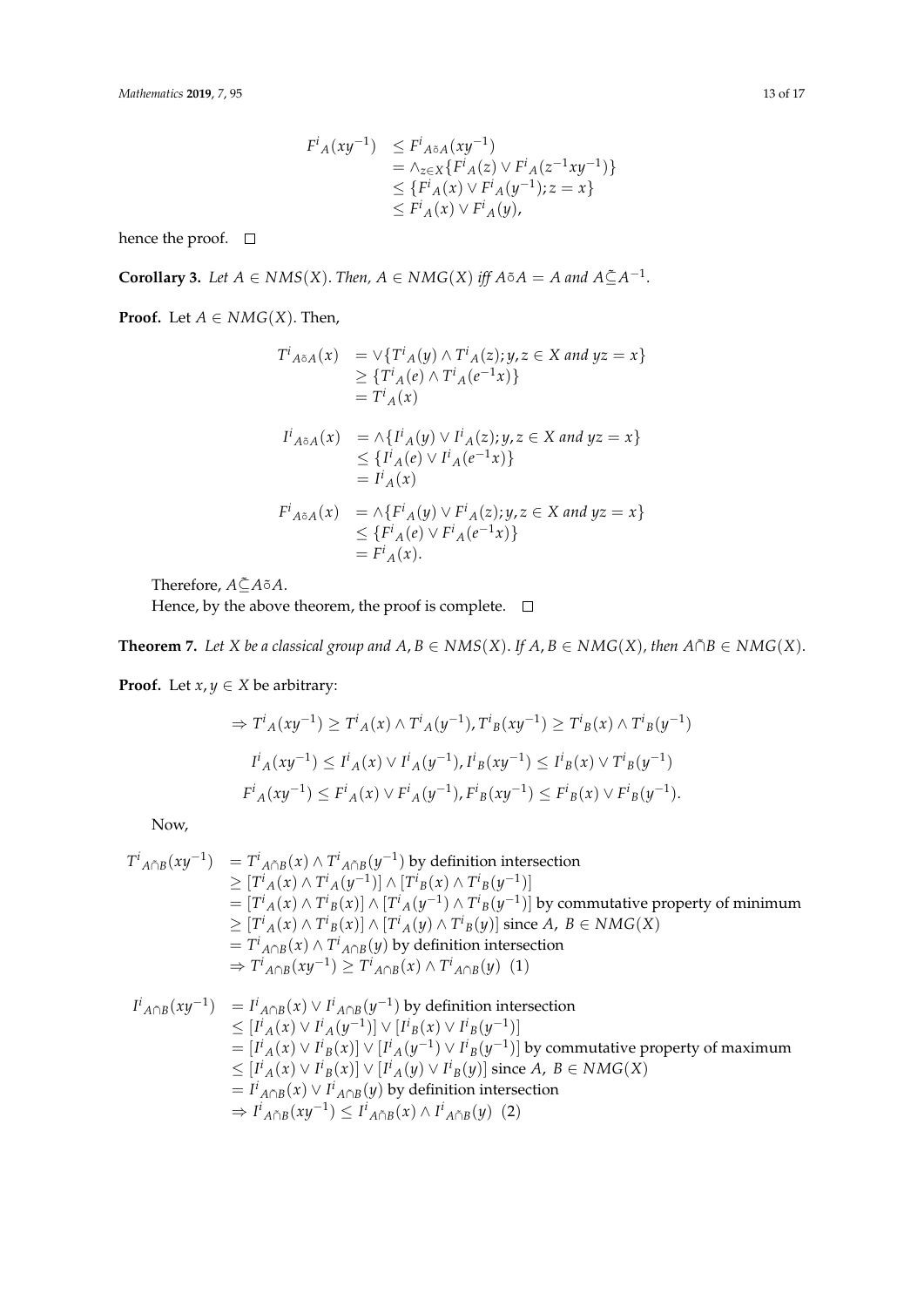$$
F^{i}{}_{A\cap B}(xy^{-1}) = F^{i}{}_{A\cap B}(x) \vee F^{i}{}_{A\cap B}(y^{-1}) \text{ by definition intersection}
$$
  
\n
$$
\leq [F^{i}{}_{A}(x) \vee F^{i}{}_{A}(y^{-1})] \vee [F^{i}{}_{B}(x) \vee F^{i}{}_{B}(y^{-1})]
$$
  
\n
$$
= [F^{i}{}_{A}(x) \vee F^{i}{}_{B}(x)] \vee [F^{i}{}_{A}(y^{-1}) \vee F^{i}{}_{B}(y^{-1})] \text{ by commutative property of maximum}
$$
  
\n
$$
\leq [F^{i}{}_{A}(x) \vee F^{i}{}_{B}(x)] \vee [F^{i}{}_{A}(y) \vee F^{i}{}_{B}(y)] \text{ since } A, B \in NMG(X)
$$
  
\n
$$
= F^{i}{}_{A\cap B}(x) \vee F^{i}{}_{A\cap B}(y) \text{ by definition intersection}
$$
  
\n
$$
\Rightarrow F^{i}{}_{A\cap B}(xy^{-1}) \leq F^{i}{}_{A\cap B}(x) \wedge F^{i}{}_{A\cap B}(y) \quad (3)
$$

From (1), (2) and (3),  $A \cap B \in NMG(X)$ , hence the proof.  $\square$ 

**Remark 1.** Let  $X$  be a classical group and  $\{A_i; i \in I\}$  be neutrosophic multiset on  $X$ . If  $\{A_i; i \in I\}$  is a family *of*  $NMG(X)$  *over*  $X$ , then their intersection  $\tilde{\bigcap}_{i\in I}A_i$  is also a  $NMG(X)$  *over*  $X$ .

**Proposition 6.** Let  $A, B \in NMG(X)$ . Then,  $T^i_{A \cup B}(x) \leq T^i_{A \cup B}(x^{-1}), I^i_{A \cup B}(x) \geq$  $I^{i}$ <sub>*A*ŪB</sub>(*x*<sup>-1</sup>),  $F^{i}$ <sub>*A*ŪB</sub>(*x*) ≥  $F^{i}$ <sub>*A*ŪB</sub>(*x*<sup>-1</sup>).

**Proof.** Let  $x, y \in X$ . Now,

$$
T^{i}{}_{A \circ B}(x^{-1}) = \vee \{ T^{i}{}_{A}(x^{-1}), T^{i}{}_{B}(x^{-1}) \}
$$
  
\n
$$
\geq \vee \{ T^{i}{}_{A}(x), T^{i}{}_{B}(x) \} \text{ since } A, B \in NMG(X)
$$
  
\n
$$
= T^{i}{}_{A \circ B}(x)
$$
  
\n
$$
I^{i}{}_{A \circ B}(x^{-1}) = \wedge \{ I^{i}{}_{A}(x^{-1}) \} I^{i}{}_{B}(x^{-1}) \}
$$

$$
ItA\text{C}B(x-1) = \wedge \{ItA(x-1), ItB(x-1)\}
$$
  
\n
$$
\leq \wedge \{IiA(x), IiB(x)\} \text{ since } A, B \in NMG(X)
$$
  
\n
$$
= IiA\text{C}B(x)
$$

$$
F^i{}_{A \circ B}(x^{-1}) = \wedge \{F^i{}_{A}(x^{-1}), F^i{}_{B}(x^{-1})\}
$$
  
\n
$$
\leq \wedge \{F^i{}_{A}(x), F^i{}_{B}(x)\} \text{ since } A, B \in NMG(X)
$$
  
\n
$$
= F^i{}_{A \circ B}(x),
$$

hence the proof.

From this, it is clear that, if  $A,B\in NMG(X)$ , then  $A\tilde{\cup}B\in NMG(X)$  iff  $T^i{}_{A\tilde{\cup}B}(xy)\geq T^i{}_{A\tilde{\cup}B}(x)\wedge T^i{}_{A\tilde{\cup}B}(x)$  $T^i{}_{A \circ B}(y)$ ,  $I^i{}_{A \circ B}(xy) \leq T^i{}_{A \circ B}(x) \vee I^i{}_{A \circ B}(y)$ ,  $F^i{}_{A \circ B}(xy) \leq F^i{}_{A \circ B}(x) \vee F^i{}_{A \circ B}(y)$ .

**Corollary 4.** *Let*  $A, B \in NMG(X)$ . *Then,*  $A\tilde{\cup}B$  *need not be an element of*  $NMG(X)$ .

**Example 7.** *Assume that*  $X = \{1, -1, i, -i\}$  *is a classical group. Then,* 

 $A = \{ \langle 1; (0.5, 0.3, 0.2, 0.1), (0.1, 0.1, 0.2, 0.3), (0.2, 0.3, 0.4, 0.5) \rangle,$  $\{-1; (0.7, 0.6, 0.4, 0.3), (0.1, 0.2, 0.2, 0.4), (0.2, 0.5, 0.4, 0.3)\},\$  $\langle i; (0.6, 0.4, 0.3, 0.2), (0.1, 0.3, 0.3, 0.4), (0.1, 0.2, 0.4, 0.6) \rangle$  $\langle -i; (0.6, 0.4, 0.3, 0.2), (0.1, 0.3, 0.3, 0.4), (0.1, 0.2, 0.4, 0.6) \rangle$  $B = \{\langle 1; (0.5, 0.6, 0.6, 0.4), (0.1, 0.2, 0.2, 0.3), (0.2, 0.4, 0.4, 0.5)\rangle,$  $\{-1; (0.7, 0.6, 0.4, 0.3), (0.2, 0.1, 0.2, 0.3), (0.3, 0.4, 0.5, 0.3)\}\}$ *are NM* − *groups*.  $A \cup B = \{ \langle 1; (0.5, 0.6, 0.6, 0.4), (0.1, 0.1, 0.2, 0.3), (0.2, 0.3, 0.4, 0.5) \rangle,$  $\langle -1; (0.7, 0.6, 0.4, 0.3), (0.1, 0.2, 0.2, 0.3), (0.2, 0.4, 0.4, 0.3)\rangle$  $\langle i; (0.6, 0.4, 0.3, 0.2), (0.1, 0.3, 0.3, 0.4), (0.1, 0.2, 0.4, 0.6) \rangle$  $\langle -i; (0.6, 0.4, 0.3, 0.2), (0.1, 0.3, 0.3, 0.4), (0.1, 0.2, 0.4, 0.6) \rangle$ .

However,  $T^i{}_{A \tilde{\cup} B}(1) \geq T^i{}_{A \tilde{\cup} B}(i) \wedge T^i{}_{A \tilde{\cup} B}(-i)$  as  $i.(-i) = 1$ . Then,  $A \tilde{\cup} B \notin NMG(X)$ .

**Proposition 7.** If  $A \in NMG(X)$  and  $X_1$  is a subgroup of  $X$ , then  $A_{|X_1}$  (i.e.,  $A$  restricted to  $X_1) \in NM$ *group*(*X*1) *and is a neutrosophic multi subgroup of A*.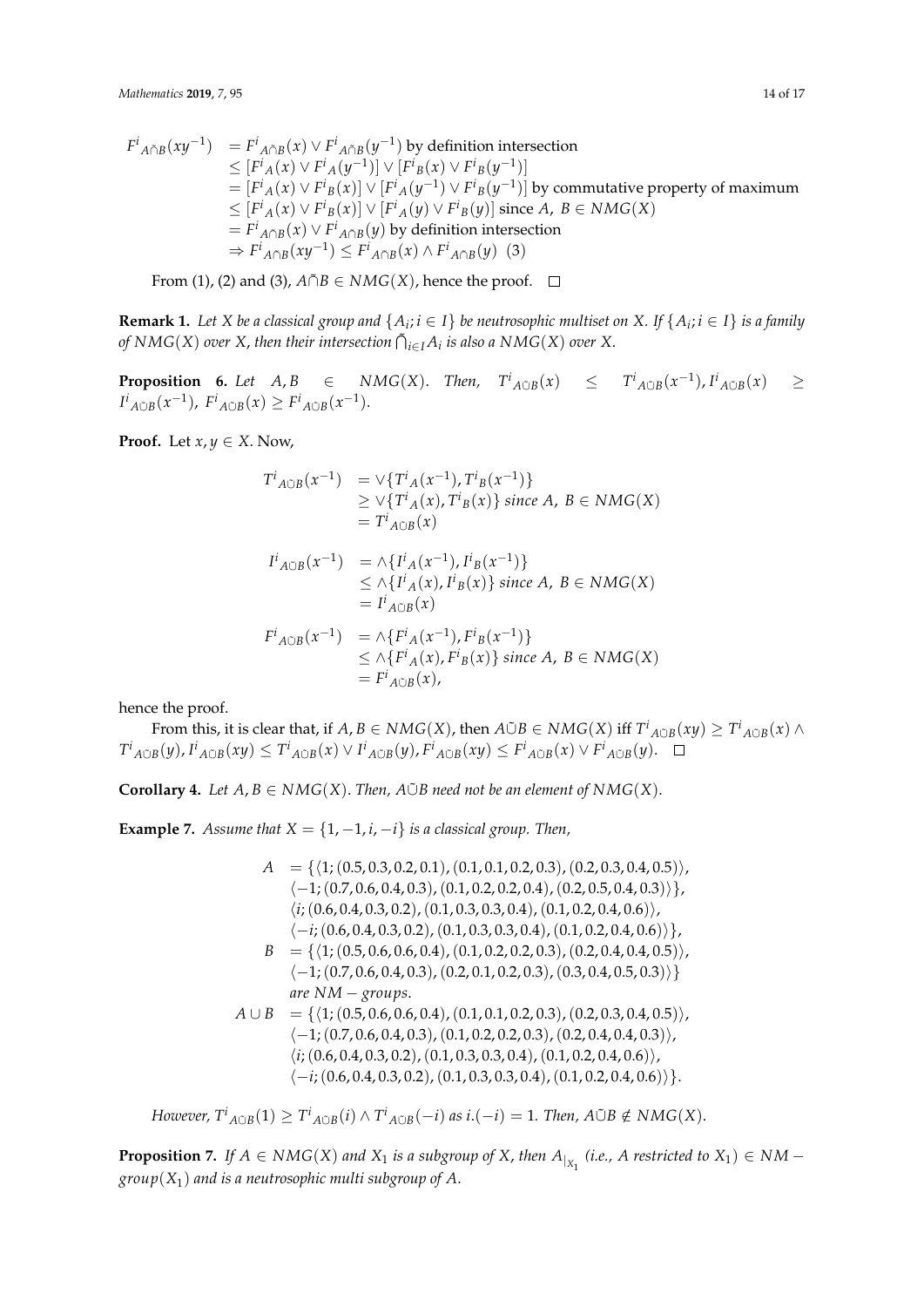**Proof.** Let *x*, *y* ∈ *X*<sub>1</sub>. Then,  $xy^{-1}$  ∈ *X*<sub>1</sub>. Now,

$$
T^{i}{}_{A_{|_{X_{1}}}}(xy^{-1}) = T^{i}{}_{A}(xy^{-1}) \geq T^{i}{}_{A}(x) \wedge T^{i}{}_{A}(y) = T^{i}{}_{A_{|_{X_{1}}}}(x) \wedge T^{i}{}_{A_{|_{X_{1}}}}(y),
$$
  

$$
I^{i}{}_{A_{|_{X_{1}}}}(xy^{-1}) = I^{i}{}_{A}(xy^{-1}) \leq I^{i}{}_{A}(x) \vee I^{i}{}_{A}(y) = I^{i}{}_{A_{|_{X_{1}}}}(x) \vee I^{i}{}_{A_{|_{X_{1}}}}(y),
$$
  

$$
F^{i}{}_{A_{|_{X_{1}}}}(xy^{-1}) = F^{i}{}_{A}(xy^{-1}) \leq F^{i}{}_{A}(x) \vee F^{i}{}_{A}(y) = F^{i}{}_{A_{|_{X_{1}}}}(x) \vee F^{i}{}_{A_{|_{X_{1}}}}(y).
$$

The second part is trivial.  $\square$ 

**Definition 18.** Let  $A \in NMG(X)$  and  $B \in NMG(Y)$  be two neutrosophic multi groups over the groups X *and Y, respectively. Then, the Cartesian product of A and B is defined as*  $(A \tilde{\times} B)(x, y) = A(x) \tilde{\times} B(y)$  where

$$
A\tilde{\times}B = \{(x,y), T^i_{A\tilde{\times}B}(x,y), I^i_{A\tilde{\times}B}(x,y), F^i_{A\tilde{\times}B}(x,y) : (x,y) \in X \times Y\},\tag{11}
$$

where  $T^i{}_{A \tilde{\times} B}(x,y) = T^i{}_{A}(x) \vee T^i{}_{B}(y)$ ,  $I^i{}_{A \tilde{\times} B}(x,y) = I^i{}_{A}(x) \wedge I^i{}_{B}(y)$ ,  $F^i{}_{A \tilde{\times} B}(x,y) = F^i{}_{A}(x) \wedge F^i{}_{B}(y)$ .

**Example 8.** Assume that  $(Z_2, +)$  and  $(Z_3, +)$  are classiccal groups. Define the neutrosophic multi group A *on*  $(Z_2, +)$  *and B on*  $(Z_3, +)$  *as follows:* 

- $A = \{ (0, (0.6, 0.5, 0.4, 0.2), (0.2, 0.2, 0.3, 0.4), (0.2, 0.3, 0.4, 0.6) \},\$  $\langle 1; (0.6, 0.5, 0.4, 0.3), (0.2, 0.1, 0.2, 0.3), (0.1, 0.2, 0.3, 0.4) \rangle$
- $B = \{ (0; (0.7, 0.6, 0.5, 0.4), (0.2, 0.2, 0.3, 0.4), (0.3, 0.4, 0.5, 0.5) \},\}$  $\langle 1; (0.7, 0.6, 0.5, 0.3), (0.3, 0.4, 0.3, 0.4), (0.3, 0.2, 0.5, 0.5) \rangle$  $\langle 2; (0.8, 0.7, 0.5, 0.4), (0.1, 0.3, 0.2, 0.3), (0.2, 0.1, 0.3, 0.5) \rangle$ .
- $A\tilde{X}B = \{((0, 0);(0.6, 0.5, 0.4, 0.2), (0.2, 0.2, 0.3, 0.4), (0.2, 0.3, 0.4, 0.6)\},\$  $\langle (0, 1);(0.6, 0.5, 0.4, 0.2), (0.3, 0.4, 0.3, 0.4), (0.3, 0.3, 0.5, 0.6) \rangle$  $\langle (0, 2);(0.6, 0.5, 0.4, 0.2), (0.2, 0.3, 0.3, 0.4), (0.2, 0.3, 0.4, 0.6)\rangle$  $\langle (1, 0);(0.6, 0.5, 0.4, 0.3), (0.2, 0.2, 0.3, 0.4), (0.3, 0.4, 0.5, 0.5)\rangle,$  $\langle (1, 1); (0.6, 0.5, 0.4, 0.3), (0.3, 0.4, 0.3, 0.4), (0.3, 0.2, 0.5, 0.5) \rangle$  $\{(1, 2), (0.6, 0.5, 0.4, 0.3), (0.2, 0.3, 0.2, 0.3), (0.2, 0.2, 0.3, 0.5)\}.$

*Then,*  $A \times B$  *is a neutrosophic multi group.* 

**Theorem 8.** Let  $A, B \in NMG(X)$ . The cartesian product of A and B is denoted by  $A \tilde{\times} B \in NMG(X)$ .

**Proof.** From the Theorem [1,](#page-5-0) it is clear that a  $NMG(X)$  is a neutrosophic multi group:

$$
T^{i}{}_{A \tilde{\times} B}((x_{1}, y_{1}), (x_{2}, y_{2})^{-1}) = T^{i}{}_{A \tilde{\times} B}(x_{1}x_{2}^{-1}, y_{1}y_{2}^{-1})
$$
  
\n
$$
= T^{i}{}_{A}(x_{1}x_{2}^{-1}) \wedge T^{i}{}_{B}(y_{1}y_{2}^{-1})
$$
  
\n
$$
\geq (T^{i}{}_{A}(x_{1}) \wedge T^{i}{}_{A}(x_{2})) \wedge (T^{i}{}_{B}(y_{1}) \wedge T^{i}{}_{B}(y_{2}))
$$
  
\n
$$
= (T^{i}{}_{A}(x_{1}) \wedge T^{i}{}_{B}(y_{1})) \wedge (T^{i}{}_{A}(x_{2}) \wedge T^{i}{}_{B}(y_{2}))
$$
  
\n
$$
= T^{i}{}_{A \tilde{\times} B}(x_{1}, y_{1}) \wedge T^{i}{}_{A \tilde{\times} B}(x_{2}, y_{2})
$$
  
\n
$$
I^{i}{}_{A \tilde{\times} B}((x_{1}, y_{1}), (x_{2}, y_{2})^{-1}) = I^{i}{}_{A \tilde{\times} B}(x_{1}x_{2}^{-1}, y_{1}y_{2}^{-1})
$$
  
\n
$$
= I^{i}{}_{A}(x_{1}x_{2}^{-1}) \vee I^{i}{}_{B}(y_{1}y_{2}^{-1})
$$
  
\n
$$
\leq (I^{i}{}_{A}(x_{1}) \vee I^{i}{}_{B}(y_{1})) \vee (I^{i}{}_{B}(y_{1}) \vee I^{i}{}_{B}(y_{2}))
$$
  
\n
$$
= (I^{i}{}_{A}(x_{1}) \vee I^{i}{}_{B}(y_{1})) \vee (I^{i}{}_{A}(x_{2}) \vee I^{i}{}_{B}(y_{2}))
$$
  
\n
$$
= I^{i}{}_{A \tilde{\times} B}(x_{1}, y_{1}) \vee I^{i}{}_{A \tilde{\times} B}(x_{2}, y_{2})
$$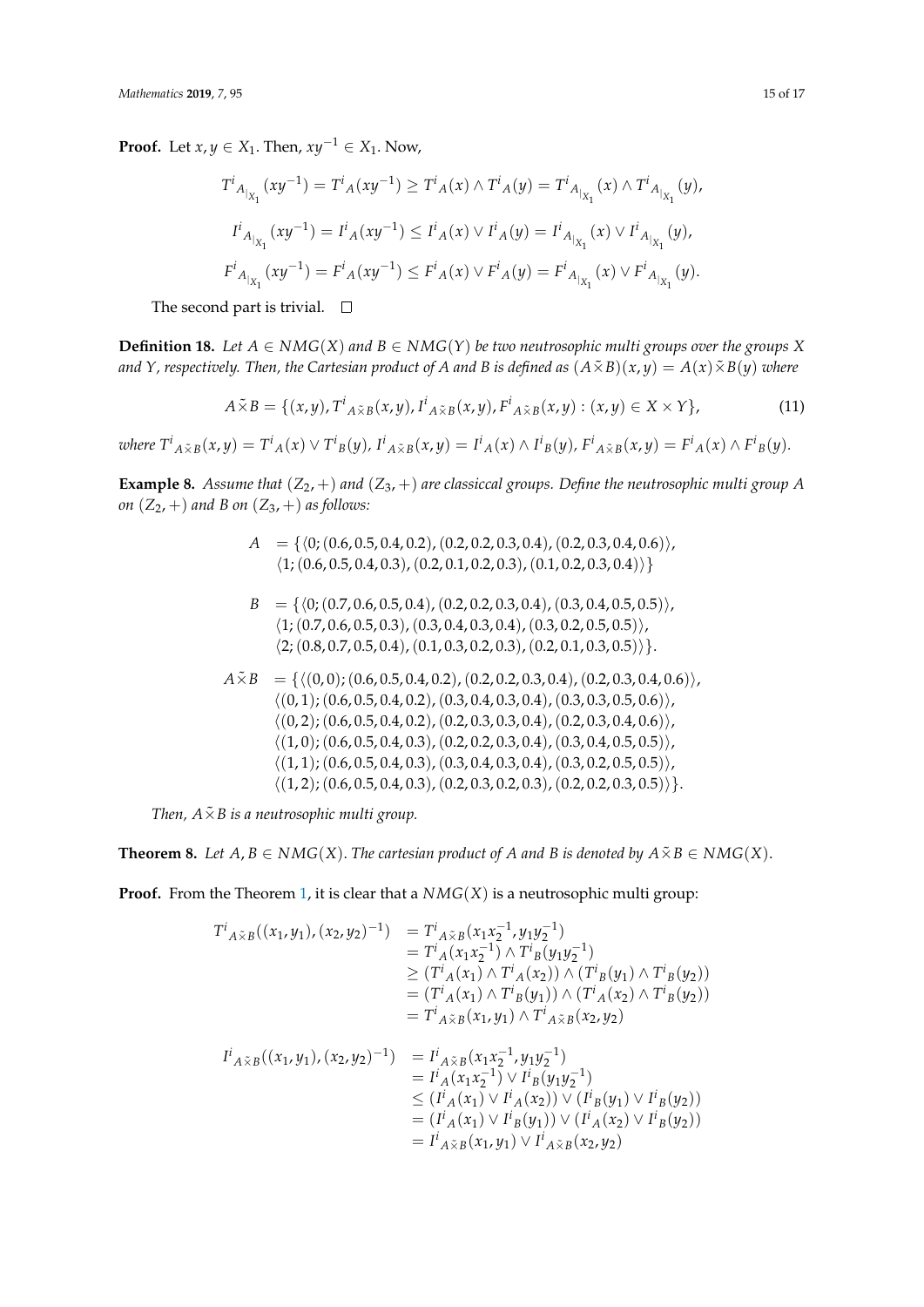and

$$
F^{i}{}_{A \tilde{\times} B}((x_1, y_1), (x_2, y_2)^{-1}) = F^{i}{}_{A \tilde{\times} B}(x_1 x_2^{-1}, y_1 y_2^{-1})
$$
  
\n
$$
= F^{i}{}_{A}(x_1 x_2^{-1}) \vee F^{i}{}_{B}(y_1 y_2^{-1})
$$
  
\n
$$
\leq (F^{i}{}_{A}(x_1) \vee F^{i}{}_{A}(x_2)) \vee (F^{i}{}_{B}(y_1) \vee F^{i}{}_{B}(y_2))
$$
  
\n
$$
= (F^{i}{}_{A}(x_1) \vee F^{i}{}_{B}(y_1)) \vee (F^{i}{}_{A}(x_2) \vee F^{i}{}_{B}(y_2))
$$
  
\n
$$
= F^{i}{}_{A \tilde{\times} B}(x_1, y_1) \vee F^{i}{}_{A \tilde{\times} B}(x_2, y_2)
$$

for all  $x, y \in X$  and  $i = 1, 2, ..., P$ —hence the proof.  $\Box$ 

### <span id="page-15-10"></span>**5. Conclusions**

The concept of a group is of fundamental importance in the study of algebra. In this paper, the algebraic structure of neutrosophic multiset is introduced as a neutrosophic multigroup. The neutrosophic multigroup is a generalized case of intuitionistic fuzzy multigroup and fuzzy multigroup. The various basic operations, definitions and theorems related to neutrosophic multigroup have been discussed. The foundations which we made through this paper can be used to get an insight into the higher order structures of group theory.

**Author Contributions:** All authors contributed equally.

**Funding:** This research received no external funding.

**Conflicts of Interest:** The authors declare no conflict of interest.

# **Abbreviations**

The following abbreviations are used in this manuscript:

NMG Neutrosophic Multigroup

NMS Neutrosophic Multiset

IFMS Intuitionistic Fuzzy Multiset

## **References**

- <span id="page-15-0"></span>1. Zadeh, L.A. Fuzzy Sets. *Inf. Control* **1965**, *8*, 338–353. [\[CrossRef\]](http://dx.doi.org/10.1016/S0019-9958(65)90241-X)
- <span id="page-15-1"></span>2. Sebastian, S.; Ramakrishnan, T.T. Multi-Fuzzy Sets. *Int. Math. Forum* **2010**, *5*, 2471–2476.
- <span id="page-15-2"></span>3. Atanassov, K. Intuitionistic fuzzy sets. *Fuzzy Set Syst.* **1986**, *20*, 87–96. [\[CrossRef\]](http://dx.doi.org/10.1016/S0165-0114(86)80034-3)
- <span id="page-15-3"></span>4. Shinoj, T.K.; John, S.S. Intuitionistic fuzzy multisets and its application in medical diagnosis. *World Acad. Sci. Eng. Technol.* **2012**, *6*, 1418–1421.
- <span id="page-15-4"></span>5. Abdullah, S.; Naeem, M. A new type of interval valued fuzzy normal subgroups of groups. *New Trends Math. Sci.* **2015**, *3*, 62–77.
- <span id="page-15-9"></span>6. Mordeson, J.N.; Bhutani, K.R.; Rosenfeld, A. *Fuzzy Group Theory*; Springer: Berlin/Heidelberg, Germany, 2005.
- <span id="page-15-5"></span>7. Liu, Y.L. Quotient groups induced by fuzzy subgroups. *Quasigroups Related Syst.* **2004**, *11*, 71–78.
- <span id="page-15-6"></span>8. Baby, A.; Shinoj, T.K.; John, S.J. On Abelian Fuzzy Multi Groups and Orders of Fuzzy Multi Groups. *J. New Theory* **2015**, *5*, 80–93.
- 9. Muthuraj, R.; Balamurugan, S. Multi-Fuzzy Group and its Level Subgroups. *Gen* **2013**, *17*, 74–81.
- <span id="page-15-7"></span>10. Tella, Y. On Algebraic Properties of Fuzzy Membership Sequenced Multisets. *Br. J. Math. Comput. Sci.* **2015**, *6*, 146–164. [\[CrossRef\]](http://dx.doi.org/10.9734/BJMCS/2015/15067)
- <span id="page-15-8"></span>11. Fathi, M.; Salleh, A.R. Intuitionistic fuzzy groups. *Asian J. Algebra* **2009**, *2*, 1–10. [\[CrossRef\]](http://dx.doi.org/10.3923/aja.2009.1.10)
- 12. Li, X.P.; Wang, G.J. (l, a)-Homomorphisms of Intuitionistic Fuzzy Groups. *Hacettepe J. Math. Stat.* **2011**, *40*, 663–672.
- 13. Palaniappan, N.; Naganathan, S.; Arjunan, K. A study on Intuitionistic L-fuzzy Subgroups. *Appl. Math. Sci.* **2009**, *3*, 2619–2624.
- 14. Sharma, P.K. Homomorphism of Intuitionistic fuzzy groups. *Int. Math. Forum* **2011**, *6*, 3169–3178.
- 15. Sharma, P.K. On the direct product of Intuitionistic fuzzy subgroups. *Int. Math. Forum* **2012**, *7*, 523–530.
- 16. Sharma, P.K. On intuitionistic fuzzy abelian subgroups. *Adv. Fuzzy Sets Syst.* **2012**, *12*, 1–16.